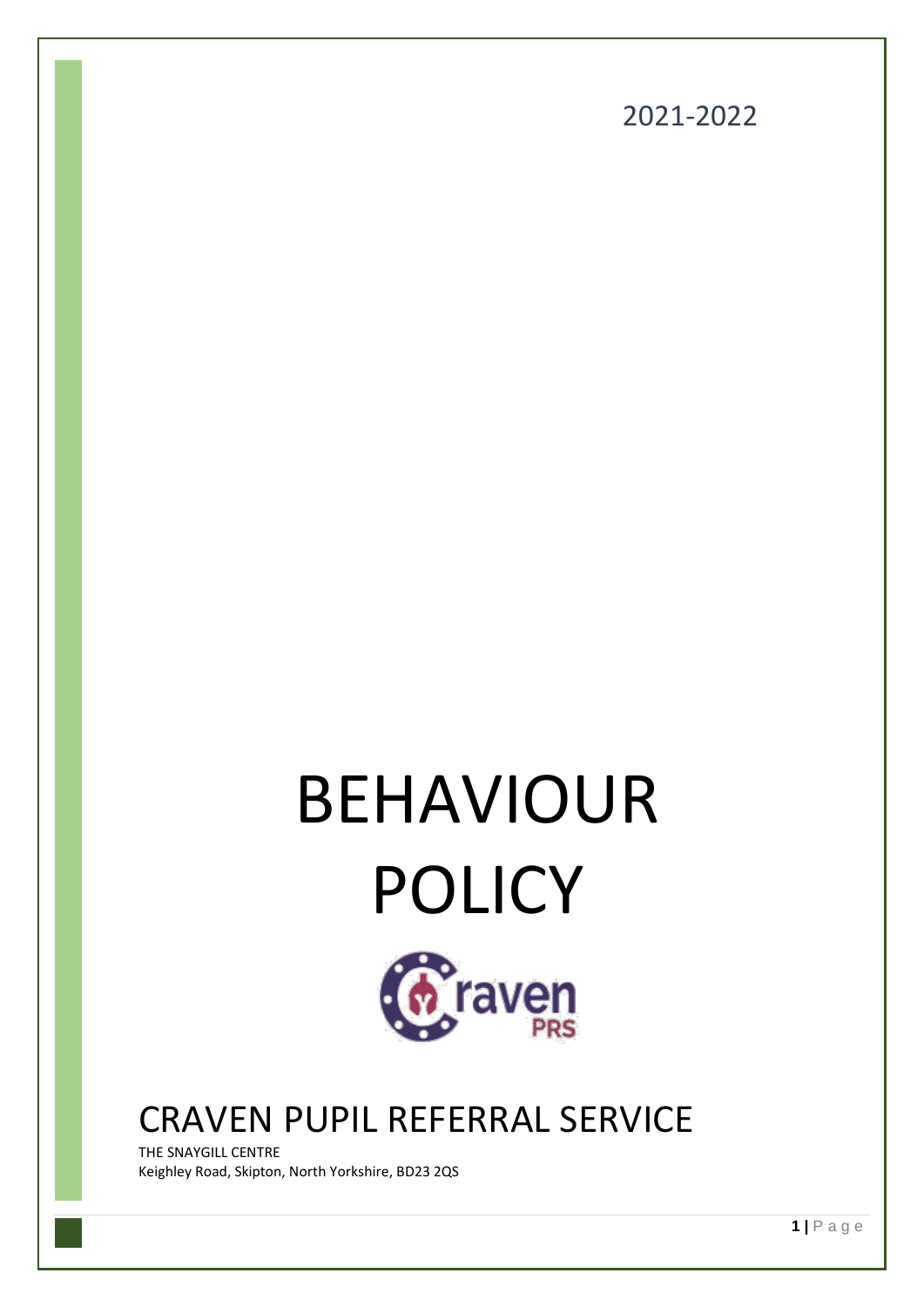**MC Ratification Date:** December 2021

**Review Cycle:** Annually

**Review Date:** December 2022

**Latest Review Amendments: Updated responsibilities, promoting good behaviour, authorisations of staff (RPI), updated Ladder of Consequences, removal of some appendices, other minor changes. Statement of behaviour principles (appendix 1)**

**Contents:**

- **1. INTRODUCTION**
- **2. LEGISLATION AND STATUTORY REQUIREMENTS**
- **3. RATIONALE**
- **4. REWARDING ACHIEVEMENT**
- **5. REWARDS**
- **6. POSITIVE BEHAVIOUR**
- **7. SUPPORTING SELF REGULATION**
- **8. POWERS OF DISCIPLINE OUT OF SCHOOL**
- **9. CONSEQUENCES**
- **10. EXCLUSIONS**
- **11. SECLUSION & ISOLATION**
- **12. CONFISCATION OF ITEMS**
- **13. USE OF REASONABLE FORCE**
- **14. UNDERPINNING VALUES**
- **15. AUTHORISED STAFF:**
- **16. AUTHORITY STAFF WORKING IN SCHOOL**
- **17. TRAINING**
- **18. STRATEGIES FOR DEALING WITH EXTREME CHALLENGING BEHAVIOUR**
- **19. TYPES OF INCIDENT**
- **20. ACCEPTABLE MEASURES OF PHYSICAL CONTROL**
- **21. RECORDING & REVIEW**
- **22. ACTION AFTER AN INCIDENT**
- **23. COMPLAINTS**
- **24. MONITORING OF INCIDENT**
- **25. MONITORING AND RECORDING BEHAVIOUR**
- **26. POLICE CONTACT**
- **27. RELATED POLICIES**
- **28. RELATED GUIDANCE**
- **29. RELATED LEGISLATION**

**APPENDICES – Written Statement of Behaviour Principles, Non confromntational teacher talk, Behaviour Ladder, Help Scripts.**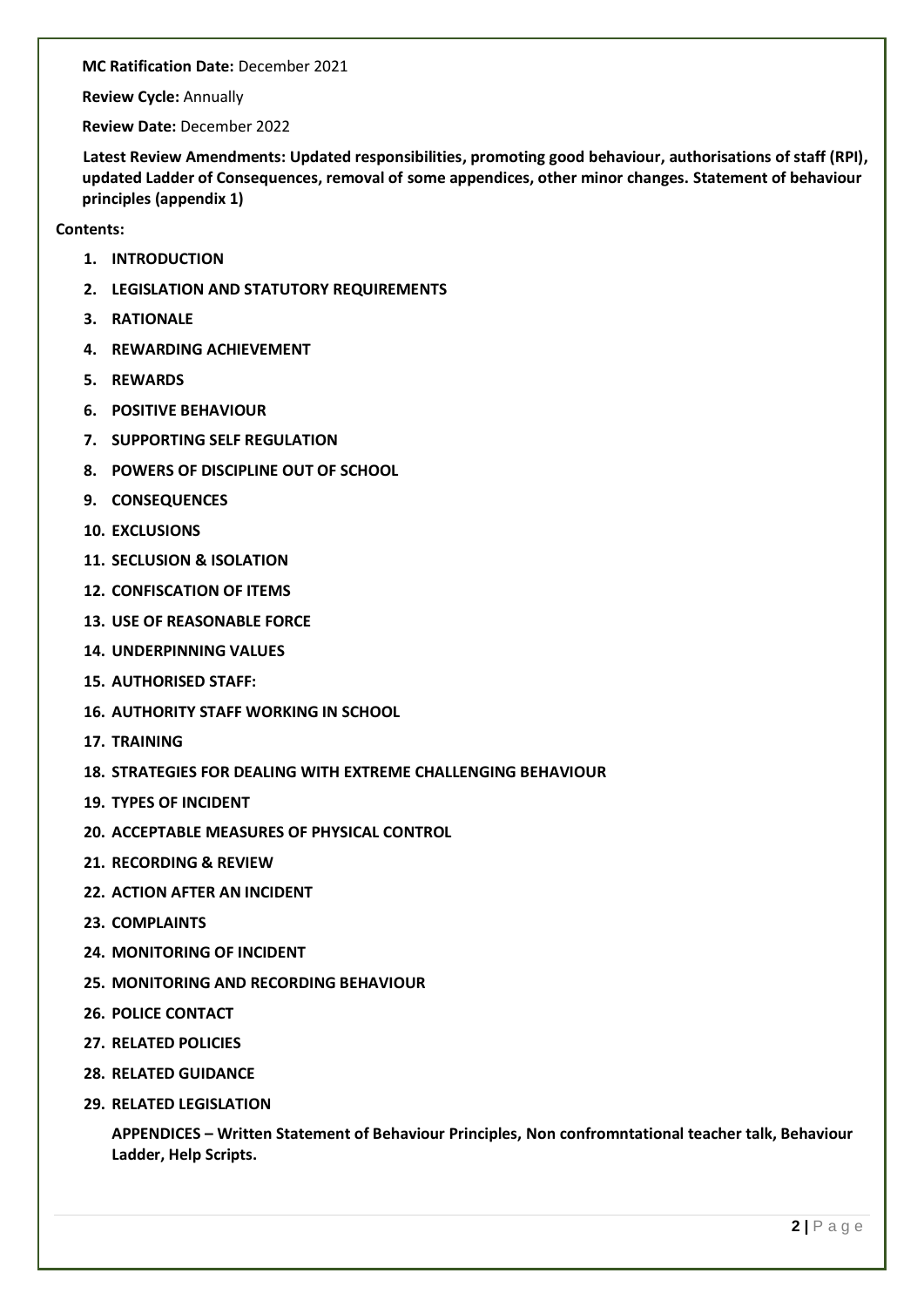# BEHAVIOUR POLICY

# **1. INTRODUCTION:**

Craven PRS operates within the context of North Yorkshire's Integrated Education Service and aims to provide high-quality education within caring and stimulating environments in which all pupils are valued equally.

The Craven PRS Behaviour Policy is an overarching statement, the purpose of which is to determine boundaries of acceptable and unacceptable behaviour to fulfil the duty of care placed on staff employed in the school.

Craven PRS Senior Leadership Team with input from the whole-school team will review the Behaviour policy annually from 2022 and assess its implementation and effectiveness.

# **2. LEGISLATION AND STATUTORY REQUIREMENTS:**

This policy is based on advice from the Department for Education (DfE) on:

- [Behaviour and discipline in schools](https://www.gov.uk/government/publications/behaviour-and-discipline-in-schools)
- [Searching, screening and confiscation at school](https://www.gov.uk/government/publications/searching-screening-and-confiscation)
- [The Equality Act 2010](https://www.gov.uk/government/publications/equality-act-2010-advice-for-schools)
- [Use of reasonable force in schools](https://www.gov.uk/government/publications/use-of-reasonable-force-in-schools)
- [Supporting pupils with medical conditions at school](https://www.gov.uk/government/publications/supporting-pupils-at-school-with-medical-conditions--3)

It is also based on the [special educational needs and disability \(SEND\) code of practice.](https://www.gov.uk/government/publications/send-code-of-practice-0-to-25) In addition, this policy is based on:

- Section 175 of the [Education Act 2002,](http://www.legislation.gov.uk/ukpga/2002/32/section/175) which outlines a school's duty to safeguard and promote the welfare of its pupils
- Sections 88-94 of the [Education and Inspections Act 2006](http://www.legislation.gov.uk/ukpga/2006/40/section/88), which require schools to regulate pupils' behaviour and publish a behaviour policy and written statement of behaviour principles, and give schools the authority to confiscate pupils' property

# **3. RATIONALE:**

Craven PRS works to the principle that the Headteacher is responsible for good discipline in the school and that teachers have a responsibility to deal with behaviour in their classroom settings as well as communal/social areas where staff are on duty. All staff should have the opportunity to access appropriate training and be able to seek advice or assistance from others as and when appropriate.

# *Each pupil has the right to:*

- Be able to learn and achieve at the highest level possible.
- Understand what we mean by acceptable behaviour.
- Take responsibility for their behaviour and its consequences.
- Be aware of how their behaviour affects others, so that they can become responsible members of the school and wider community.
- Feel safe, free from bullying, valued and respected.
- Be encouraged to succeed through praise and encouragement.
- Be consulted about changes to this policy through the Pupil Voice.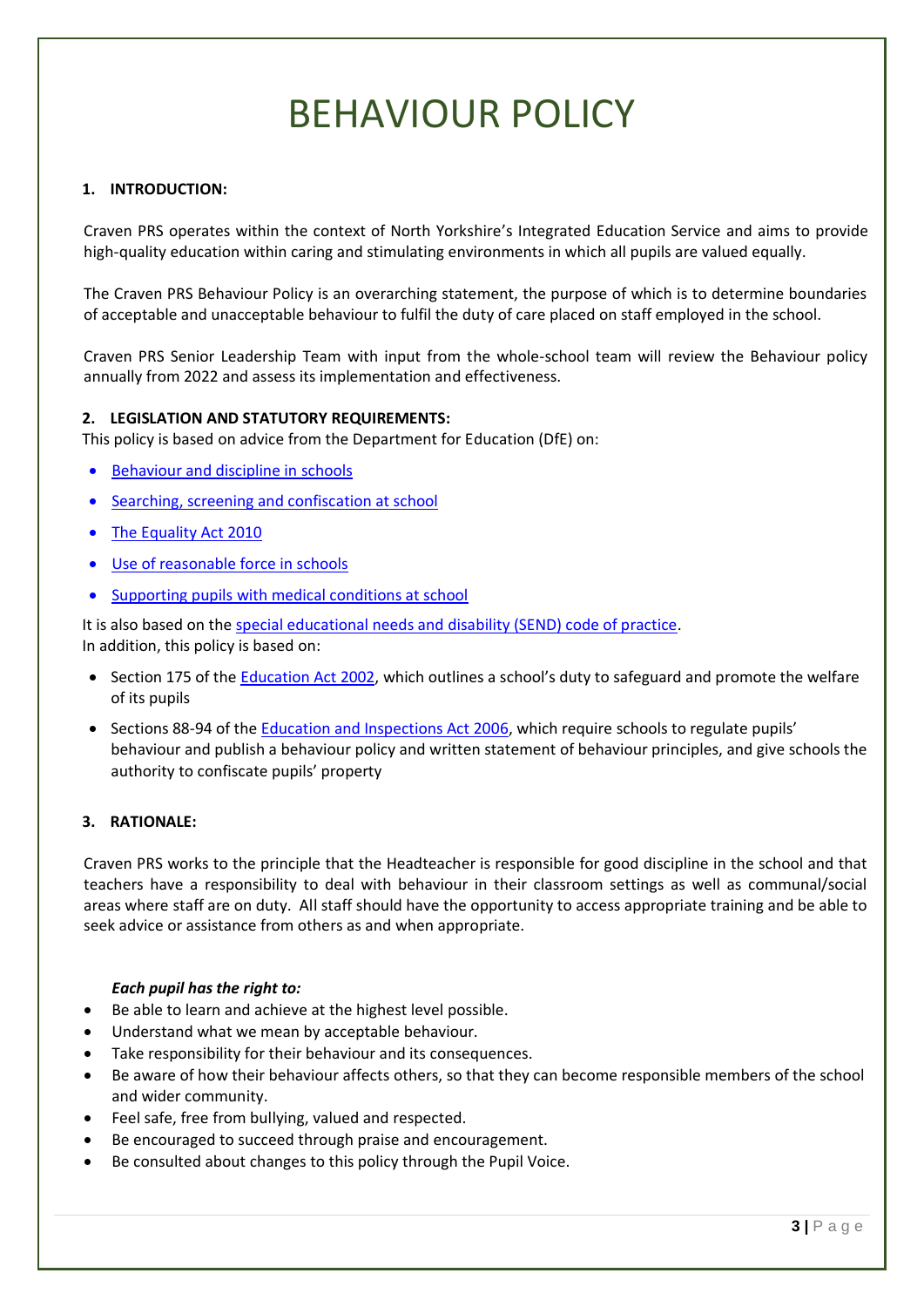# *Each member of staff has the right to:*

- Be able to work effectively in an atmosphere conducive to good discipline.
- Understand their role in promoting good behaviour.
- Feel safe, valued, respected and treated with courtesy.
- Access to appropriate sanctions and effective support in enforcing these sanctions.
- Access to appropriate CPD, coaching and support to enable them to develop as behaviour managers, especially when difficulties are encountered.
- Support from parents, with appropriate input from senior leaders if this is not given.
- Be consulted about changes to this policy through staff meetings and focus groups.
- Staff are expected to adhere to the School Behaviour policy and work with others as part of a team.

# *Each parent has the right to:*

- Be informed about the school's expectations and sanctions/rewards.
- Be made aware of important issues with their child's behaviour in school.
- Feel able to talk to an appropriate member of staff if they have concerns or questions.
- Understand their rights and responsibilities as parents.

# **Promoting Good Behaviour**

# *We promote good behaviour within the school by:*

- Use of home-school agreements that set out the school's expectations on behaviour.
- Focusing on the positive aspects of pupil's behaviour through a culture of praise and reward.
- Communicating to pupils what we mean by acceptable behaviour.
- Applying commonly agreed expectations, rules, sanctions and rewards consistently and fairly, so that pupils are given clear messages without contradiction.
- Ensuring that staff model good behaviour, with a focus on the development of mutual respect, understanding and courtesy at the heart of all interaction with pupils.
- Providing support, guidance and CPD for staff to ensure that they can contribute
- to the promotion of good behaviour within the school.
- Providing further support to help those pupils who struggle to understand what constitutes acceptable behaviour.
- Engaging parents as partners in promoting good behaviour including through the home-school agreement and by communicating this policy to all parents annually on the school website.

Within the context of the DFE Guidance and further behaviour training advice Craven PRS will endeavour to:

# *Have a consistent approach to behaviour management*

Craven PRS adopts proactive approaches to behaviour management, with an emphasis on de-escalation and diffusing strategies. In practice, Craven PRS is committed to:

- Know the names of all staff.
- Praise the good performance of staff.
- Take action to deal with poor teaching or staff who fail to follow the behaviour policy.
- Ensure absolute clarity about the expected standard of pupils' behaviour.
- Ensure that behaviour policy is clearly understood by all staff, parents and pupils.
- Display school rules clearly in classes and around the building.
- Staff and pupils should know what the school rules are.
- Display the tariff of sanctions and rewards in each class.
- Have a system in place for ensuring that children never miss out on sanctions or rewards.
- Setting clear expectations and firm boundaries (agreed by pupils, parents/carers and staff) as set out in the Home/School Agreements displayed in the centre and the Centre's Code of Conduct. We believe that the most effective behaviour policy is one where all concerned with pupil's welfare work together in a wholeschool approach.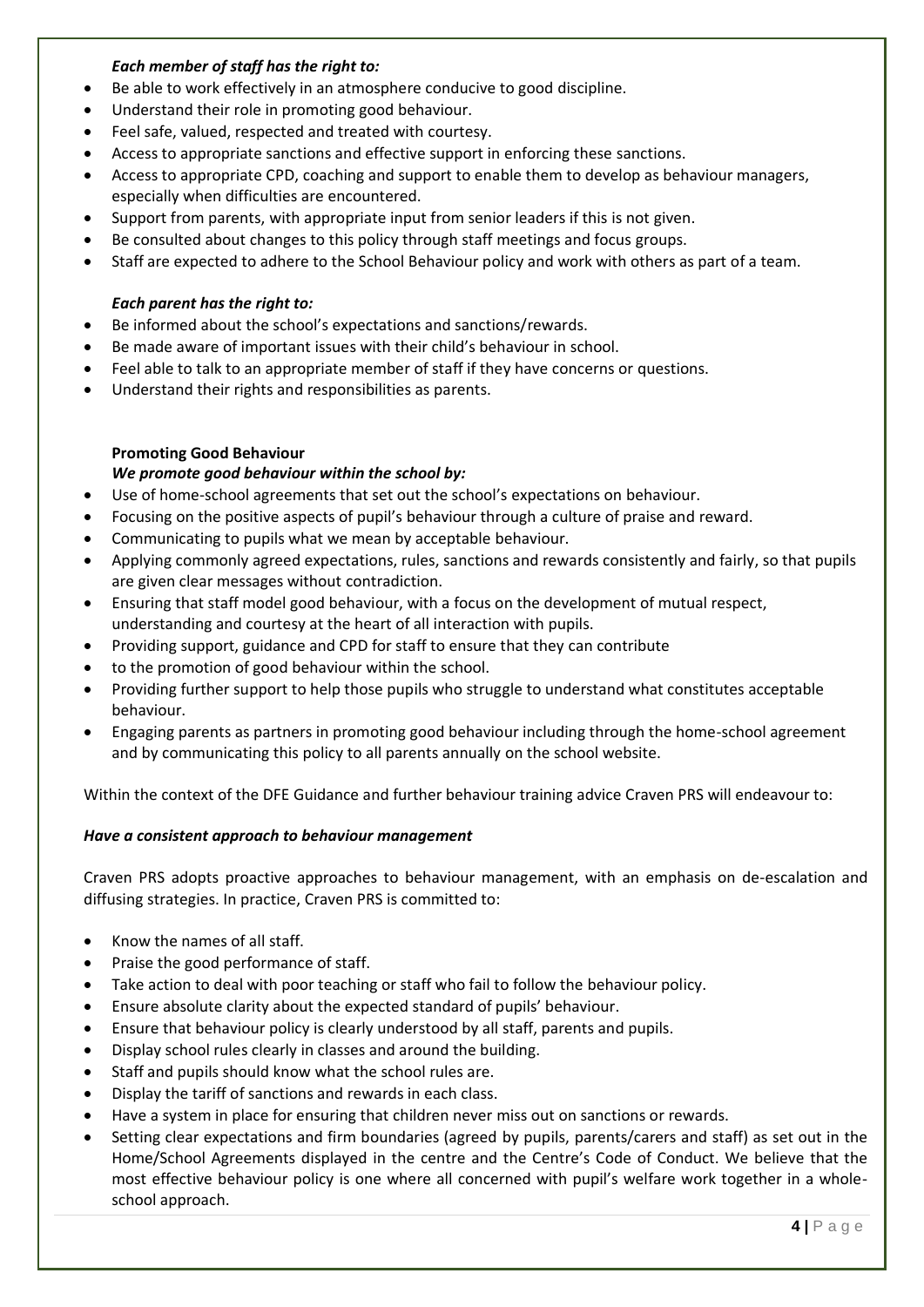- Supporting the provision of an enriching learning environment in which everyone feels safe, valued and able to learn.
- Encouraging good behaviour and respect for others and prevent all forms of bullying.
- Providing and maintaining adequate staffing levels that do not leave individuals isolated or in a vulnerable position.
- Developing and maintaining staff competence and expertise which corresponds to the needs of the pupil population.
- Avoiding situations which are known to trigger aggressive episodes and creating opportunities to engage pupils in meaningful activities which include opportunities for choice, achievement and empowerment.
- Establishing care/positive handling plans/Risk Assessments & Student Passports for those who require intensive support.
- Involving families and advocates to help pupils to express how they prefer to be managed when they pose a significant risk to themselves or others.
- Recognising early stages of behavioural episodes and the deployment of diffusion techniques to avoid escalation.
- Ensuring that class sizes are manageable.

# *Have strong school leadership by:*

- Modelling the behaviour, you want to see from your staff.
- Ensure that other Senior Leadership Team members are a visible presence around the school.
- Check the building is clean and well-maintained.
- Regular Training.
- Staff have a voice through Staff Meetings, Governors and Focus Groups.

# *Develop classroom management and promote good behaviour by:*

- Ensure that staff praise good behaviour and work.
- Ensure that staff understand the special needs of pupils.
- Using Behaviour for Learning techniques so that pupils experience a consistent approach to behaviour management within each of their lessons.
- Discussing the rewards/sanctions model with pupils in keyworker times.
- Applying this and the school rules consistently and fairly, so that pupils are fully aware of what is expected of them in *all* lessons,
- Providing a safe, stimulating and orderly environment for learning, maintaining an appropriate balance between praise and sanction.
- Actively using praise to encourage and motivate all pupils to contribute and succeed.
- Planning and delivering appropriate and challenging lessons, considering the ability range of the pupils and any special needs.
- Using Assessment for Learning techniques so that pupils are provided with effective feedback to help them to improve.
- Using knowledge of pupil behaviour and abilities to plan where pupils sit and how they might be grouped for collaborative work.
- Planning homework tasks carefully so that all pupils understand what is expected of them.
- Explaining to pupils the reasons for any sanctions and being prepared to listen to a pupil's point of view when it is appropriately expressed.
- Challenging poor behaviour calmly but firmly, using the range of sanctions available and talking through any poor behaviour

# *Have a clear and transparent Rewards and Sanctions system by:*

- Having clear plans for pupils likely to misbehave and ensure staff are aware of them.
- Putting in place suitable support for pupils with behavioural difficulties.
- Rewards that are detailed and transparent.
- Sanctions that are detailed and transparent.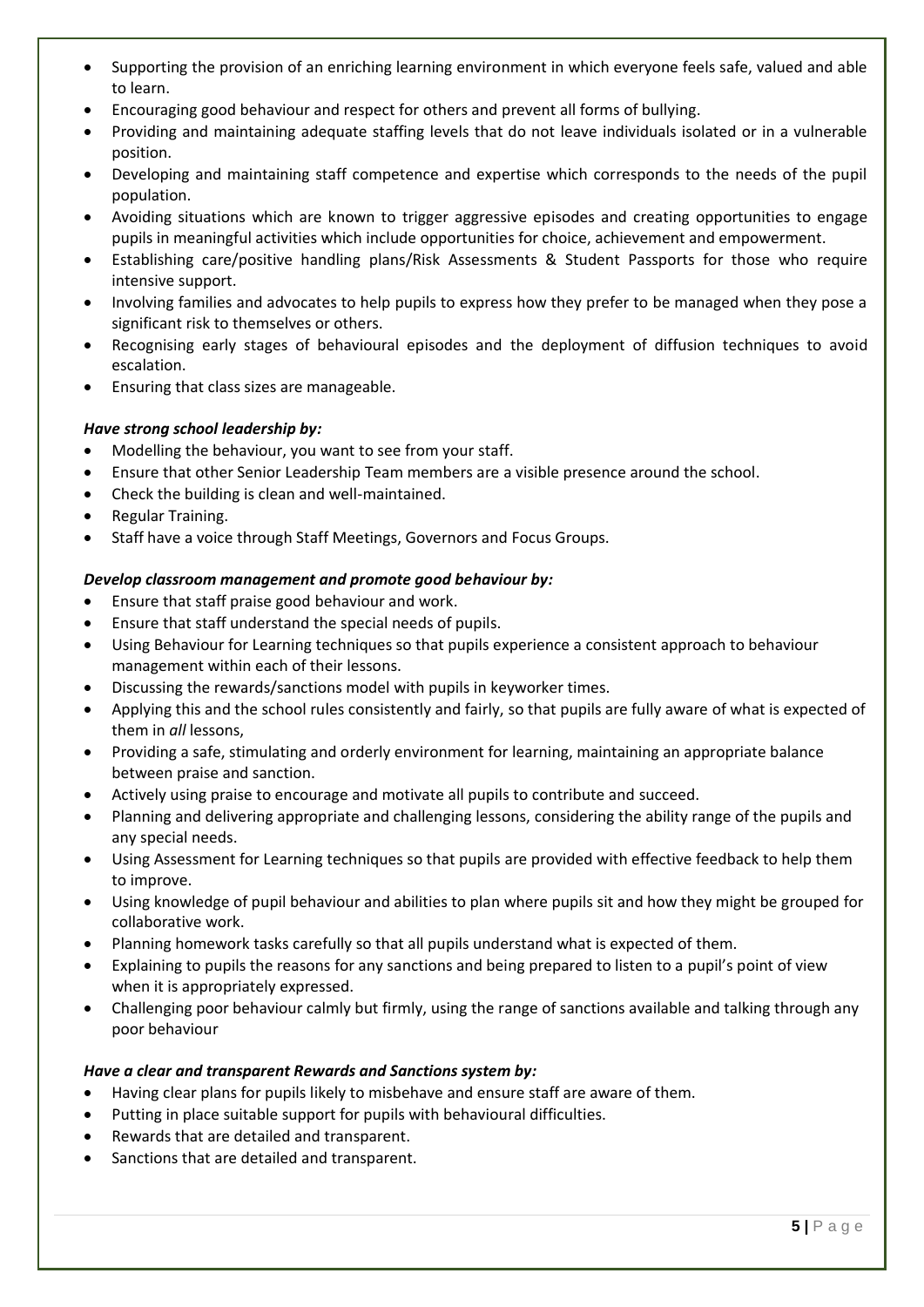# *Follow behaviour strategies and the teaching of good behaviour by:*

# *Pupils have the responsibility to:*

- Attend school each day on time.
- Follow the school's rules and accept responsibility for their mistakes when they do not.
- Follow any reasonable instruction from a member of staff.
- Treat all members of the community with respect and listen to their views.
- Report problems to an appropriate member of staff so that they can be dealt with properly.
- Allow teachers to teach and other pupils to learn without interruption or disruption.
- Arrive at lessons on time with the appropriate equipment and ready to work to the best of their ability.
- Complete work and homework to the best of their ability and within the deadlines set by teachers.
- Seek help with work when there are problems with understanding.
- Not bully others abuse them or their property.
- Avoid any form of aggressive behaviour.

# *Staff have the responsibility to:*

- Plan and deliver appropriate and challenging lessons, taking account of the ability range and any special needs within the class.
- Be punctual to lessons.
- Provide a safe, stimulating and orderly environment for learning, encouraging all pupils to be able to contribute and succeed.
- Provide effective feedback to enable pupils to improve.
- Support and enforce the school rules consistently and fairly.
- Explain to pupils the reasons for sanctions and to be prepared to listen to their point of view, provided it is properly expressed.
- Communicate with parents as appropriate to provide them with relevant information to help their children.
- Support other staff members appropriately.

# *Parents have the responsibility to:*

- Ensure that they are familiar with the school's expectations and rules as expressed in the home-school agreement.
- Inform the school about any issues that may affect a child's behaviour in school.
- Support the school in any reasonable action it takes to improve a child's behaviour.
- Attend any meetings reasonably requested by the school.
- Treat members of staff with the respect and courtesy expected of all members of our community.

# *The Management Committee has the responsibility to:*

- Ensure that the school's procedures are fair and consistent.
- Deal with complaints and appeals in line with the school's complaints procedures.
- Ensure that there is no discrimination in the implementation of this policy.
- Review their statement of principles every year
- Review this behaviour policy in conjunction with the headteacher and monitor the policy's effectiveness, holding the headteacher to account for its implementation.
- Monitor this behaviour policy's effectiveness and holding the headteacher to account for its implementation.
- Maintain the 'Written set of Behaviour Principles' for the school annually (appendix 1)

# *The Headteacher has the responsibility to:*

- Review and approve this behaviour policy in conjunction with the Management Committee.
- Ensure that the school environment encourages positive behaviour and that staff deal effectively with poor behaviour and will monitor how staff implement this policy to ensure rewards and sanctions are applied consistently.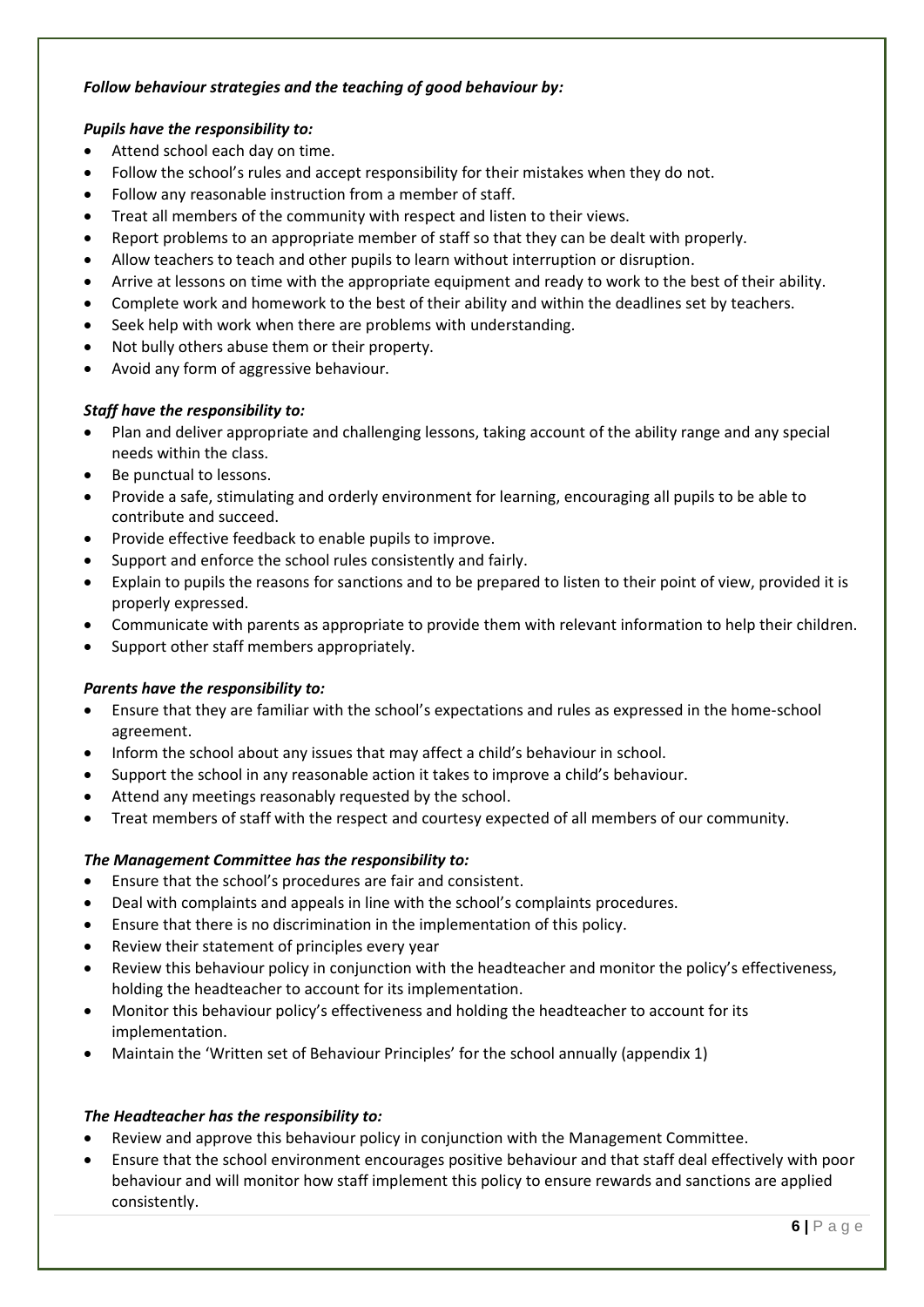# *Increase staff development and support:*

- Through the appraisal system and CPD to improve their behaviour management strategies.
- By supporting staff in their role through regular supervision meetings/individual support meetings with line managers or HT.

# *Provide pupil support systems by:*

- Having clear plans for pupils likely to misbehave and ensure staff are aware of them through meeting with pupils/parents
- Putting in place suitable support for pupils with behavioural difficulties which may include a Behaviour Contract
- Providing Keyworker opportunities to support pupils.
- Providing 1:1 session to support pupils.
- Providing support for pupils by engaging with external agencies.

# *Maintain liaison with parents and other agencies by:*

- Building positive relationships with the parents of pupils with behaviour difficulties.
- Maintaining weekly reports and phone calls home to update parents on pupil behaviour.
- Regular termly progress meetings to update them on progress in school and learning.
- Offering parents an open line of communication either through an open-door policy to talk to staff face to face or on the phone.

# *Managing pupil transition by:*

- Supporting pupils and parents.
- Listening to advice from other professionals and transfer setting data and information
- Creating a transition plan that is supportive and individualised

# *The organisation and facilities of the school by:*

- Maintaining the school premises to avoid disruption in learning.
- Check that pupils move around the school in an orderly manner.
- Check up on behaviour outside the school.

# **4. REWARDING ACHIEVEMENT:**

Craven PRS regards positive recognition of individual pupils or groups as a valuable and effective strategy in ensuring that pupils are rewarded for doing the right thing.

Reinforcement of good behaviour and/or effort with learning is regularly given in comments to parents and carers by telephone calls following discussion at staff debriefing at the end of each day. These are to be logged on Bromcom, or CPOMs as required.

# **5. REWARDS:**

A range of reward can be earnt based on points recorded on the MIS system. This ranges from phone calls, postcards and letters home to specific reward experiences decided in consultation with student and staff voice.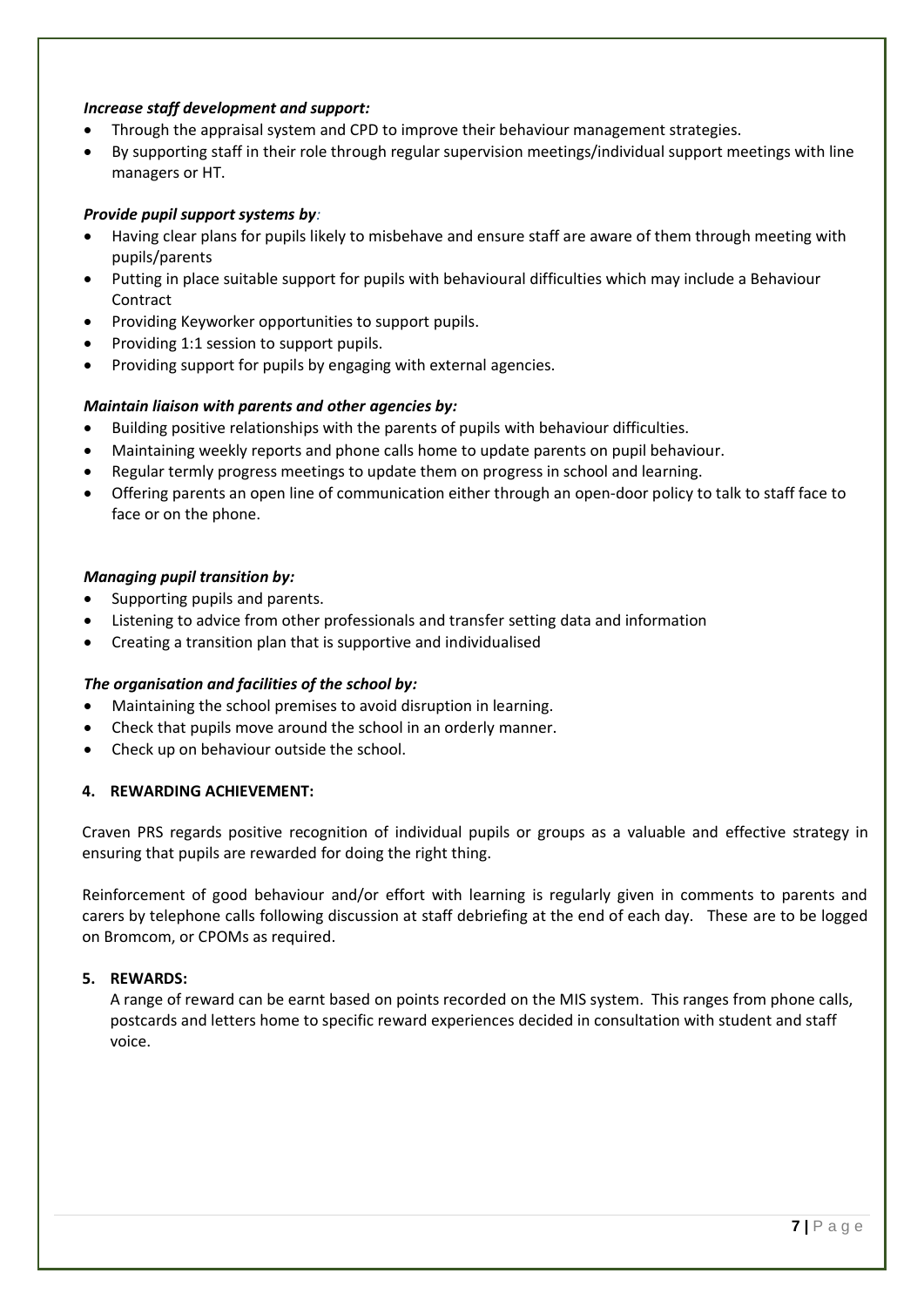# **6. POSITIVE BEHAVIOUR:**

Craven PRS believes that in many instances' behaviour problems can be avoided or prevented by using appropriate behaviour strategies. Such as.

- Emotionally literate and therapeutic coaching principles
- Listening: Listening is important. Being listened to can have a positive effect on behaviour and motivation.
- Staying calm: Calming strategies often work. The teacher remaining seated and talking softly may avoid the escalation of confrontation.
- Providing clear directions: Checking for understanding and paying attention to signals and body language.
- Positive reinforcement: Focus on those who are carrying out instructions
- Keeping pupils engaged and on task: Providing consistent praise, which is specific and genuine. Using positive repetition.
- Managing anger: Keep it brief. Criticise the behaviour, not the pupil. Use 'I' statements. Re-establish the relationship as soon as possible.
- Averting confrontation: Tactically ignoring secondary behaviours whilst not creating an audience. Using a clear hierarchy of sanctions.

More detailed information regarding these strategies is outlined in **Appendix: Non-Confrontational Teacher Talk."**

In addition to this staff are issued with clear strategies to promote positive behaviour.

At Craven PRS we also strongly believe in creating the right behaviours for learning. All staff are requested to manage classroom behaviour appropriately and positively and ensure that they are always exemplary role models.

# **7. SUPPORTING SELF REGULATION:**

Organising the classroom for effective communication and behaviour:

- Class rules
- Routines
- Communication and social interaction difficulties
- Sensory processing needs
- Understanding self-injurious behaviour
- The language of choice
- Rewards and consequences
- **Reparation**
- Emotional Coaching

# **Our learners want to behave well:**

- Behaviour is a means of communication we must ensure that all learners are supported to communicate their needs safely and appropriately using their preferred communication systems.
- With the right support and intervention, learners can learn to self-regulate and manage their own behaviour.
- Mistakes are part of the learning process, and we recognise that all our learners are at different stages of the developmental process.
- All our learners have learning difficulties and other complex needs which impact on how they learn to regulate and manage their behaviour.
- Teachers and class teams must be given the opportunity to learn, understand and have insight into why our learners become dysregulated, and reflect on how/why it impacts on their behaviour. To work collectively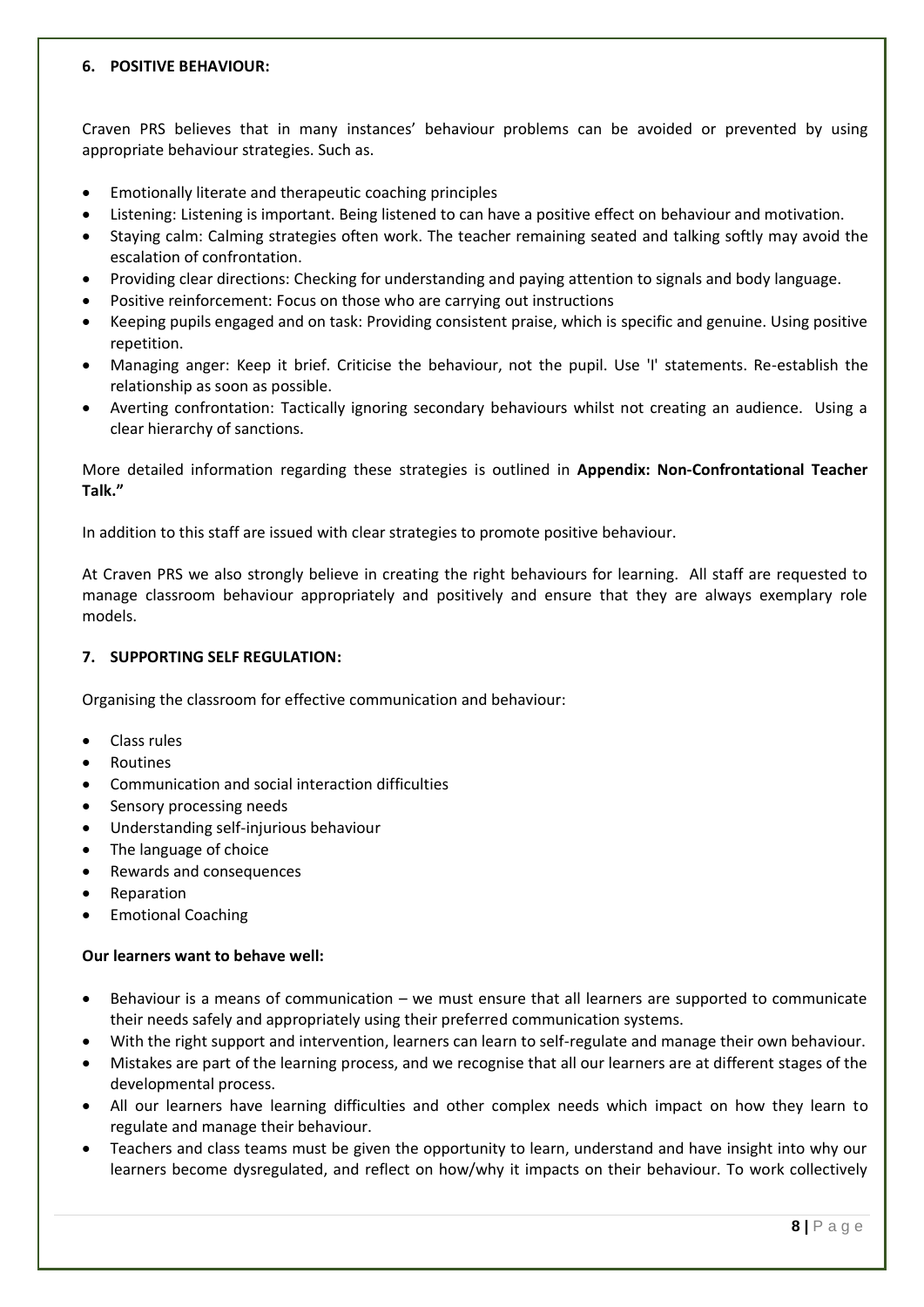with our learners, their parents/caregivers and other professionals to develop strategies as part of a positive behaviour support plan to support them to self-regulate and manage their behaviour in a positive manner.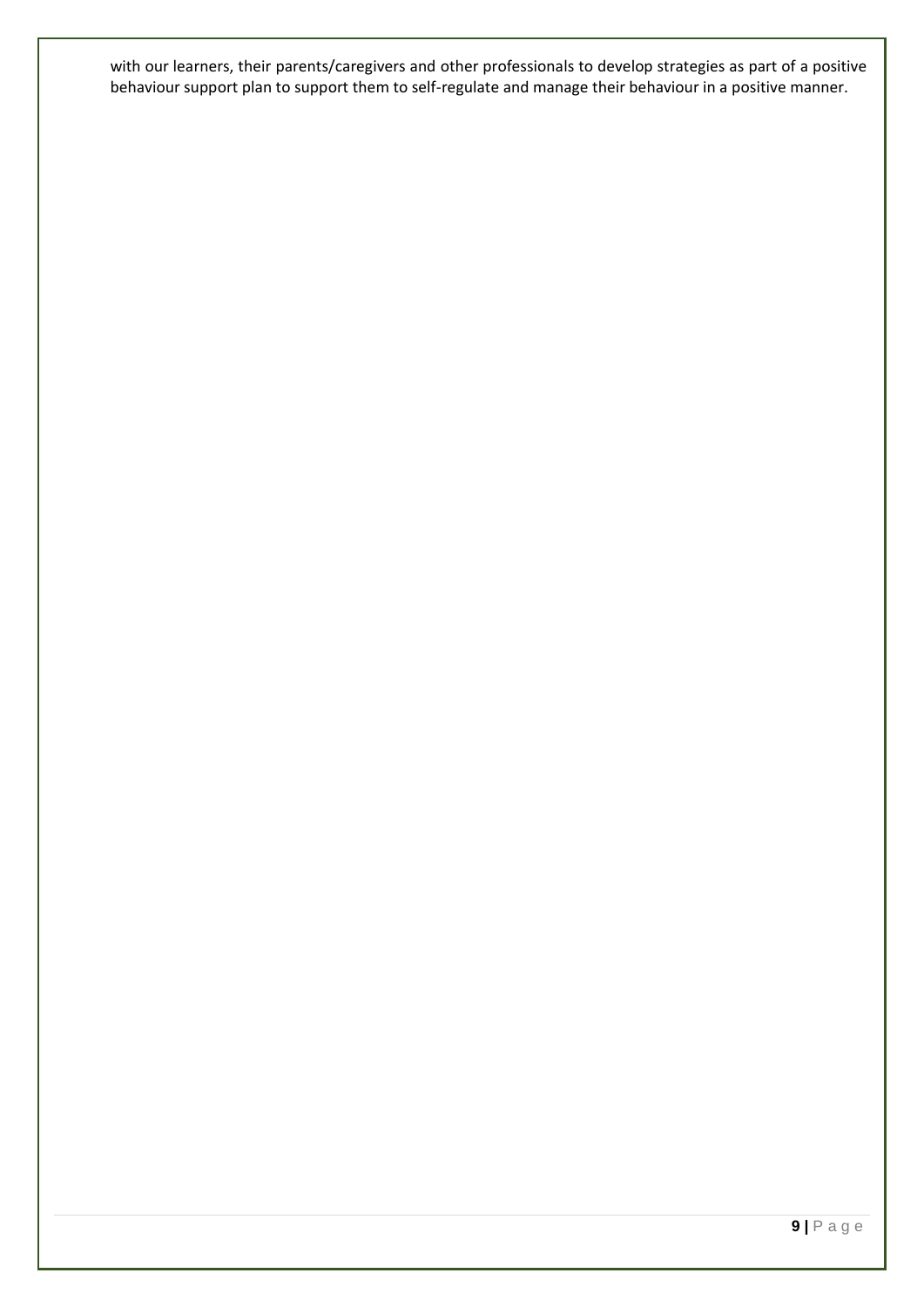# **Teachers, Instructors and support staff can support our learners by:**

- Being mindful and reflecting on the quality of our relationships with each other
- Reflecting and being committed to continuously improve the quality of our provision.
- Reflecting with parents and carers and other professionals so we are well-informed and have insight and understanding of their individual needs.
- Reflecting and planning the "scaffolding" we put in place to support them to learn self-regulation skills.
- By observing, gathering and analysing data on behaviour to ensure our interventions are personalised, well informed and planned according to the needs of everyone within the context of their class or within lessons on- and off-site.
- To work in close partnership with our learners, their parents and carers, and other professionals working with them e.g., occupational therapy, speech and language therapy, CAHMS etc.
- To invest time and allow safe spaces and opportunities for learners to practise these skills and make mistakes from which they can learn, develop and grow.

# **The quality of our relationships**

The quality of our relationships with our learners. These relationships are crucial. Each adult is a significant adult for our learners. To foster successful, enabling relationships we need to:

- Actively build trust and rapport which must be earned: This expectation is not a given
- We should have high expectations for all learners. When we demonstrate our belief in them, it supports them to succeed.
- We always treat learners with dignity and respect by communicating carefully and clearly in a way that is accessible to them and their current level of need.
- Adults should listen respectfully to the learner and make a judgement about how/when to respond.
- Invest in your relationships with the learners and have fun together.
- Consider what might be behind the behaviour; why the learner is behaving in this way. There will always be a reason: the behaviour is a symptom of something that we need to identify and understand.
- See things through e.g., consequences in place as a response to behaviours, both desirable and undesirable.
- Keep our word and if, for some reason, we are unable to honour a commitment to a learner, to communicate clearly and honestly about why this has happened.
- Identify the strengths of the learner identify these with the learner where possible and build on it. If a learner is not able to do this, advocate for the learner within the team or professional group.
- Apologise if you make a mistake you are modelling this for the learner, and this will support you to build trust and respect.
- Name and manage your emotional reactions to learners' behaviour i.e., always demonstrate emotionally intelligent behaviour. Seek help if you are finding it difficult to manage your feelings about a learner.
- It is important to resolve difficult feelings about learners' behaviour it is unhelpful history, focus instead on getting it right in the future.
- Quietly but firmly hold appropriate boundaries for the learners.
- Seek support from wider professional networks to problem-solve behaviour that challenge.
- We are always respectful to learners; we do not talk about them over their heads or in front of other learners.
- We are non-judgemental about learners' life experiences, but we use behavioural data to inform our planning for them.
- The quality of our relationships with other professionals/MAST. It is important to ensure we are working collaboratively with other professionals working with learners to ensure their input into planning and strategies e.g., speech and language therapist, occupational therapists or CAMHS. It is also the class teacher or keyworker's responsibility to share any needed information or strategies with other teams, e.g., Specialists Team or play provision, to ensure consistency in strategies and enabling learners to succeed in self-regulating and managing their behaviour is different contexts, lessons and environments.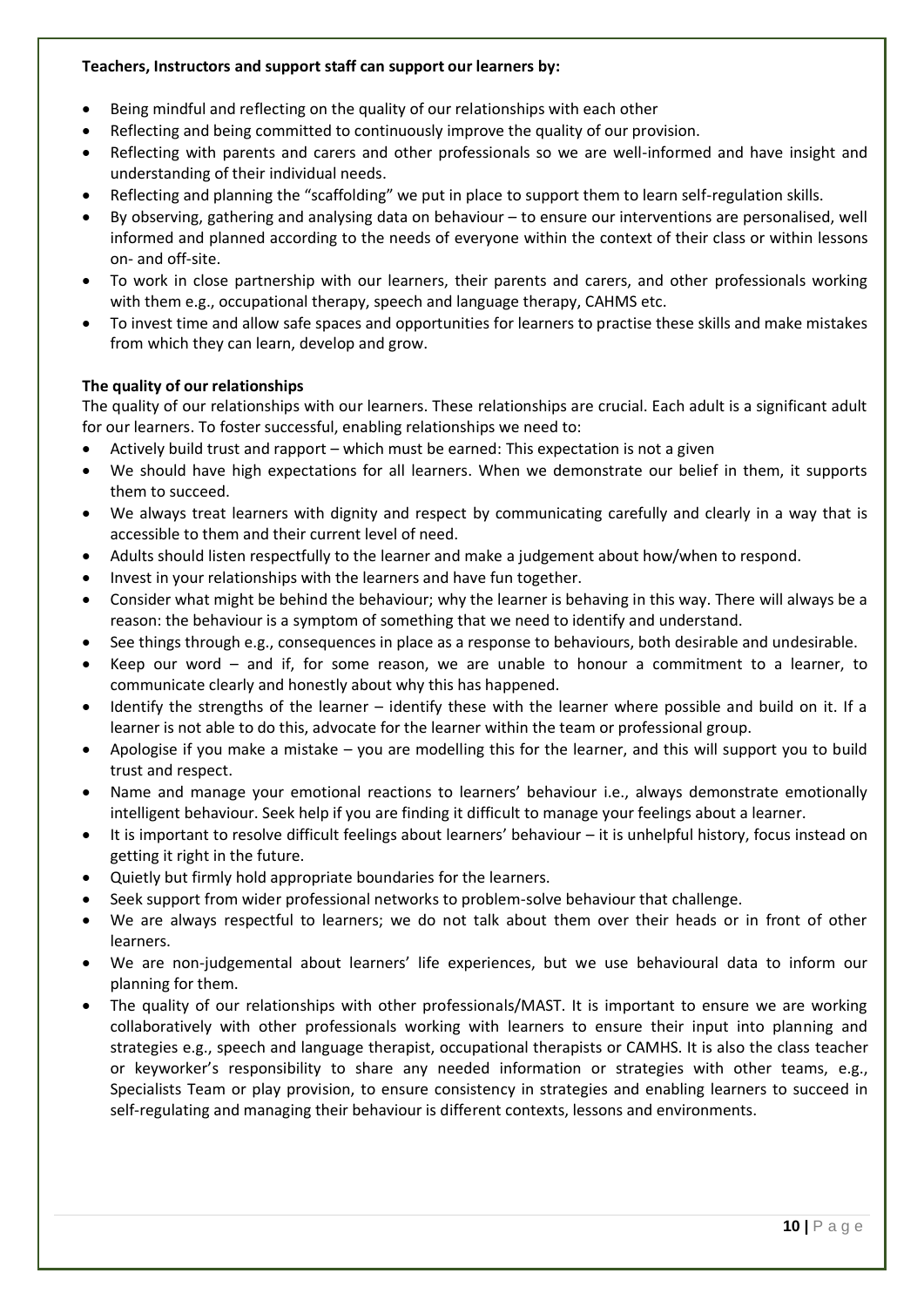#### **8. POWERS OF DISCIPLINE OUT OF SCHOOL:**

Teachers have power to discipline pupils for misbehaviour which occurs in school and, in some circumstances, outside of school. The power to discipline also applies to all paid staff (unless the headteacher says otherwise) with responsibility for pupils, such as teaching assistants. Sanctions and rules that are available for use in school will also be available in those circumstances out of school.

# **9. CONSEQUENCES:**

#### **Background**

*'Teachers have statutory authority to discipline pupils whose behaviour is unacceptable, who break the school*  rules or who fail to follow a reasonable instruction (Section 90 and 91 of the Education and Inspections Act 2006). *This power also applies to all paid staff (unless the headteacher says otherwise) with responsibility for pupils, such as teaching assistants. Teachers can discipline pupils at any time the pupil is in school or elsewhere under the charge of a teacher, including on school visits. They can also discipline pupils in certain circumstances when a pupil's misbehaviour occurs outside of school. Teachers have the power to impose detention outside school hours. Teachers can confiscate the pupils' property.'*

#### *These legally can include:*

- A verbal reprimand.
- Extra work or repeating unsatisfactory work until it meets the required standard.
- The setting of written tasks as punishments, such as writing lines or an essay.
- Loss of privileges for instance, the loss of a prized responsibility or not being able to participate in a nonuniform day (sometimes referred to as 'mufti' days).
- Missing break time.
- Detention including during lunch-time, after school and at weekends.
- School-based community service or imposition of a task such as picking up litter or weeding school grounds; tidying a classroom; helping clear up the dining hall after mealtimes; or removing graffiti.
- Regular reporting including early morning reporting; scheduled uniform and other behaviour checks; or being placed "on report" for behaviour monitoring.
- In more extreme cases schools may use temporary or permanent exclusion.
- Parental consent is not required for detentions.

*'As with any disciplinary penalty, a member of staff must act reasonably given all the circumstances. With lunchtime detentions, staff should allow a reasonable time for the pupil to eat, drink and use the toilet.*'

At Craven PRS we strive to reduce behaviour problems to a minimum. Where problems do occur or persist we operate a system of consequences which trigger a response when presented.

#### **The hierarchy of consequences operating in Craven PRS includes: -**

- withdrawing attention (tactical ignoring).
- discussion with the pupil to identify and deal with the problem.
- warnings.
- changing tuition arrangements or venue temporarily as a result of unacceptable behaviour.
- resetting of the lesson targets, where appropriate.
- resetting of personal targets on target sheets to address behavioural issues.
- contacting parent/carer.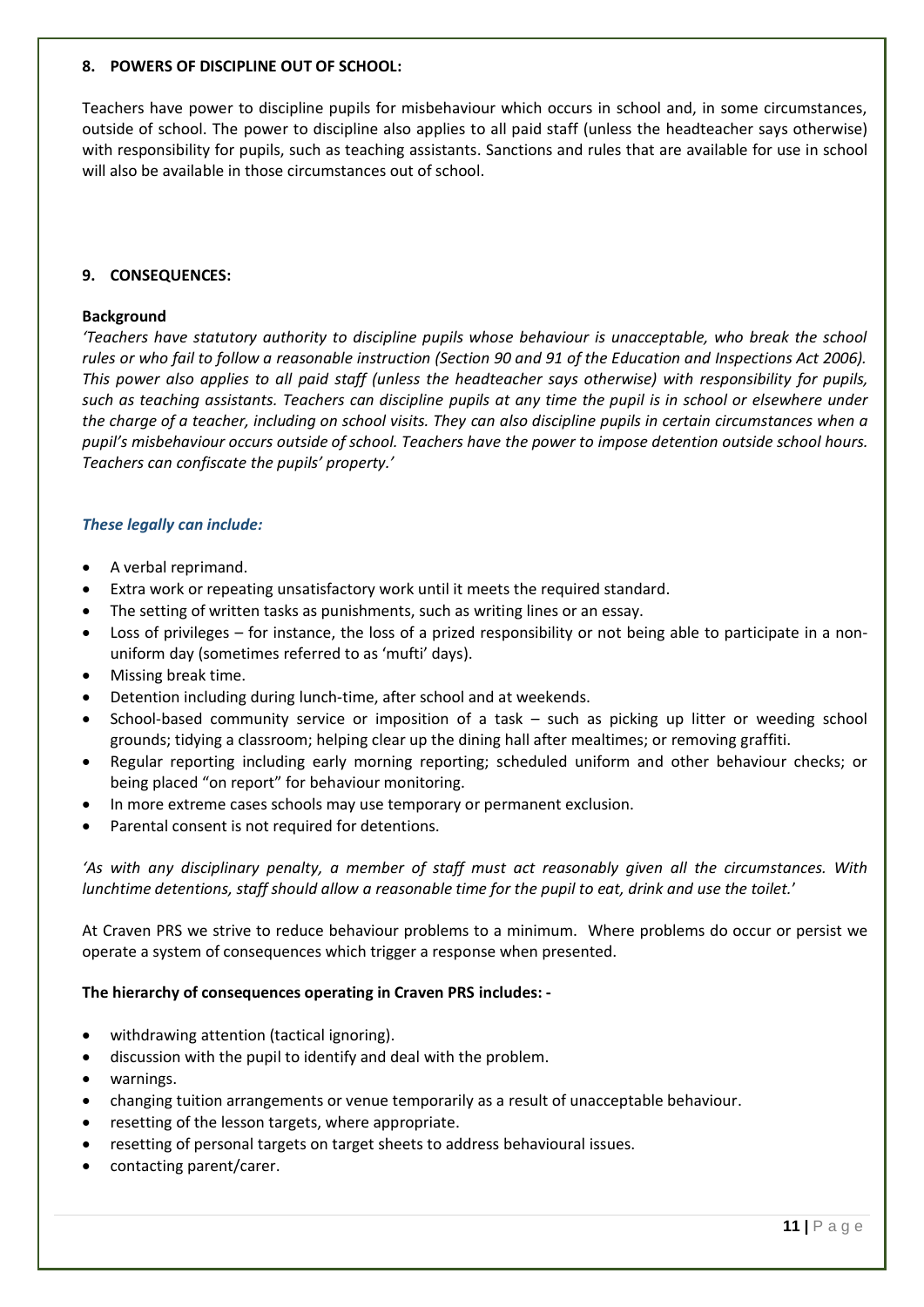- changing tuition arrangements or venue for a longer-term after persistent disruption of the learning of other pupils.
- fixed period exclusion.
- Home/School Contracts to target specific problems.

These consequences are outlined in detail within our, **"Ladders of Consequence."** See Appendix 5.This Ladder is displayed in all teaching rooms and communal areas so that pupils are constantly reminded of unacceptable behaviours.

The consequences are triggered when pupils behave unacceptably. The range of consequences goes from the  $1<sup>st</sup>$ Rung of the ladder involving low level behaviours dealt with by the teacher right through to the 8<sup>th</sup> Rung for more serious behaviours dealt with by the Headteacher or in his absence, other SLT staff.

Craven PRS is committed to developing restorative approaches to dealing with behaviour problems in school. These include enquiry, listening and discussion, mediation, group/circle time, family conferencing (which includes the drawing up of Home-School Agreements) and modelling of good behaviour by staff.

When the situation requires the use of a formal **sanction** this should be recorded on the School MIS.

# **10. SECLUSION and ISOLATION:**

# Background:

*'Schools can adopt a policy which allows disruptive pupils to be placed in an area away from other pupils for a limited period, in what is often referred to as seclusion or isolation rooms. If a school uses seclusion or isolation rooms as a disciplinary penalty this should be made clear in their behaviour policy. As with all other disciplinary penalties, schools must act reasonably in all the circumstances when using such rooms (see paragraphs 14 and 15). The school must also ensure the health and safety of pupils and any requirements in relation to safeguarding and pupil welfare.* 

*It is for individual schools to decide how long a pupil should be kept in seclusion or isolation, and for the staff member in charge to determine what pupils may and may not do during the time they are there. Schools should ensure that pupils are kept in seclusion or isolation no longer than is necessary and that their time spent there is used as constructively as possible. Schools should also allow pupils time to eat or use the toilet.'*

Where necessary students are isolated in an appropriate area of school under supervision from a member of staff.

# **11. EXCLUSIONS:**

Craven PRS does **not** permanently exclude pupils. It is the policy of the Service and the school to make appropriate alternative provision for those pupils whose behaviour would have warranted permanent exclusion should they have been in mainstream school. This will be subject to a satisfactory risk assessment having been carried out. Exclusions are a last resort in any circumstances.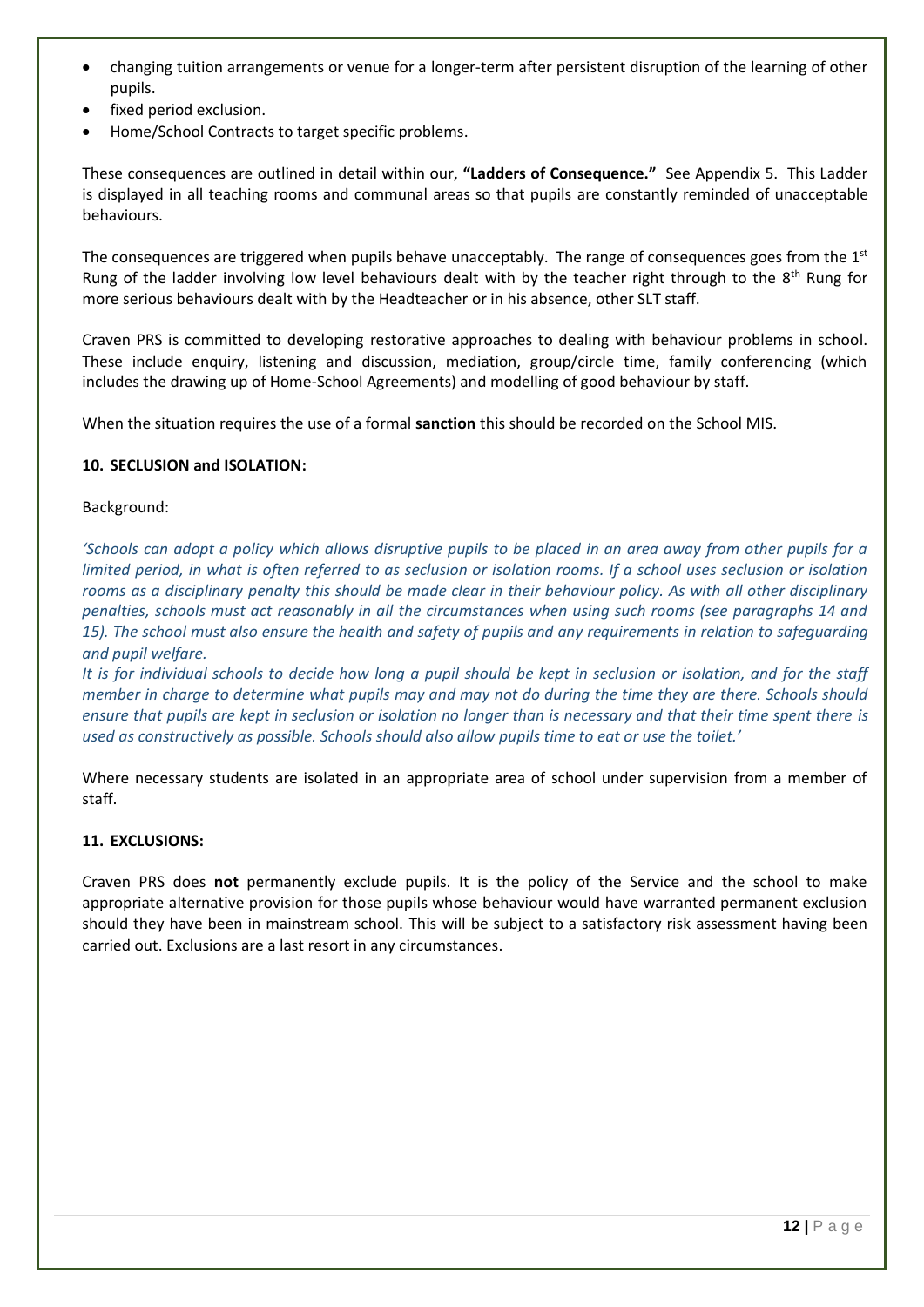#### **Fixed period exclusion.**

- The decision to exclude can only be taken by the Headteacher, or their designate in their absence.
- Where the exclusion is for 5 days or more, a subgroup of the Management Committee will meet to consider the exclusion. At the review meeting, parents have the right to make representations.

During any exclusion period, work will continue to be set and marked by Craven PRS. Parents have the right to see a copy of their child's record. The school will supply a copy of the record following a written request by the parent. The Headteacher will send exclusion letters to parents/carers with copies to the Locality Education office and the appropriate Senior Advisor. A copy will be kept in the centre exclusion file and pupil file.

# **12. CONFISCATION OF ITEMS:**

# **Confiscation of inappropriate items**

# *What the law allows:*

*'There are two sets of legal provisions which enable school staff to confiscate items from pupils:* 

*1) The general power to discipline enables a member of staff to confiscate, retain or dispose of a pupil's property as a punishment, so long as it is reasonable in the circumstances. The law protects them from liability for damage*  to, or loss of, any confiscated items provided they have acted lawfully. The legislation does not describe what *must be done with the confiscated item and the school behaviour policy may set this out; and* 

*2) Power to search without consent for "prohibited items" including:* 

- *knives and weapons*
- *alcohol*
- *illegal drugs*
- *stolen items*
- *tobacco and cigarette papers*
- *fireworks*
- *pornographic images*
- *any article that has been or is likely to be used to commit an offence, cause personal injury or damage to property; and*
- *any item banned by the school rules which has been identified in the rules as an item which may be searched for.*

*The legislation sets out what must be done with prohibited items found as a result of a search.* 

*Weapons and knives and extreme or child pornography must always be handed over to the police, otherwise, it is for the teacher to decide if, and when to return a confiscated item.* 

*More detailed advice on confiscation and what must be done with prohibited items found as a result of a search is provided in 'Screening, Searching and Confiscation – advice for headteachers, staff and governing bodies.* 

# **At Craven PRS we have adopted the above criteria for searching pupils.**

# **13. USE OF REASONABLE FORCE:**

# **Power to use reasonable force**

*What the law allows:* 

*'38. Members of staff have the power to use reasonable force to prevent pupils committing an offence, injuring themselves or others, or damaging property, and to maintain good order and discipline in the classroom. 39. Head teachers and authorised school staff may also use such force as is reasonable given the circumstances when conducting a search without consent for knives or weapons, alcohol, illegal drugs, stolen items, tobacco*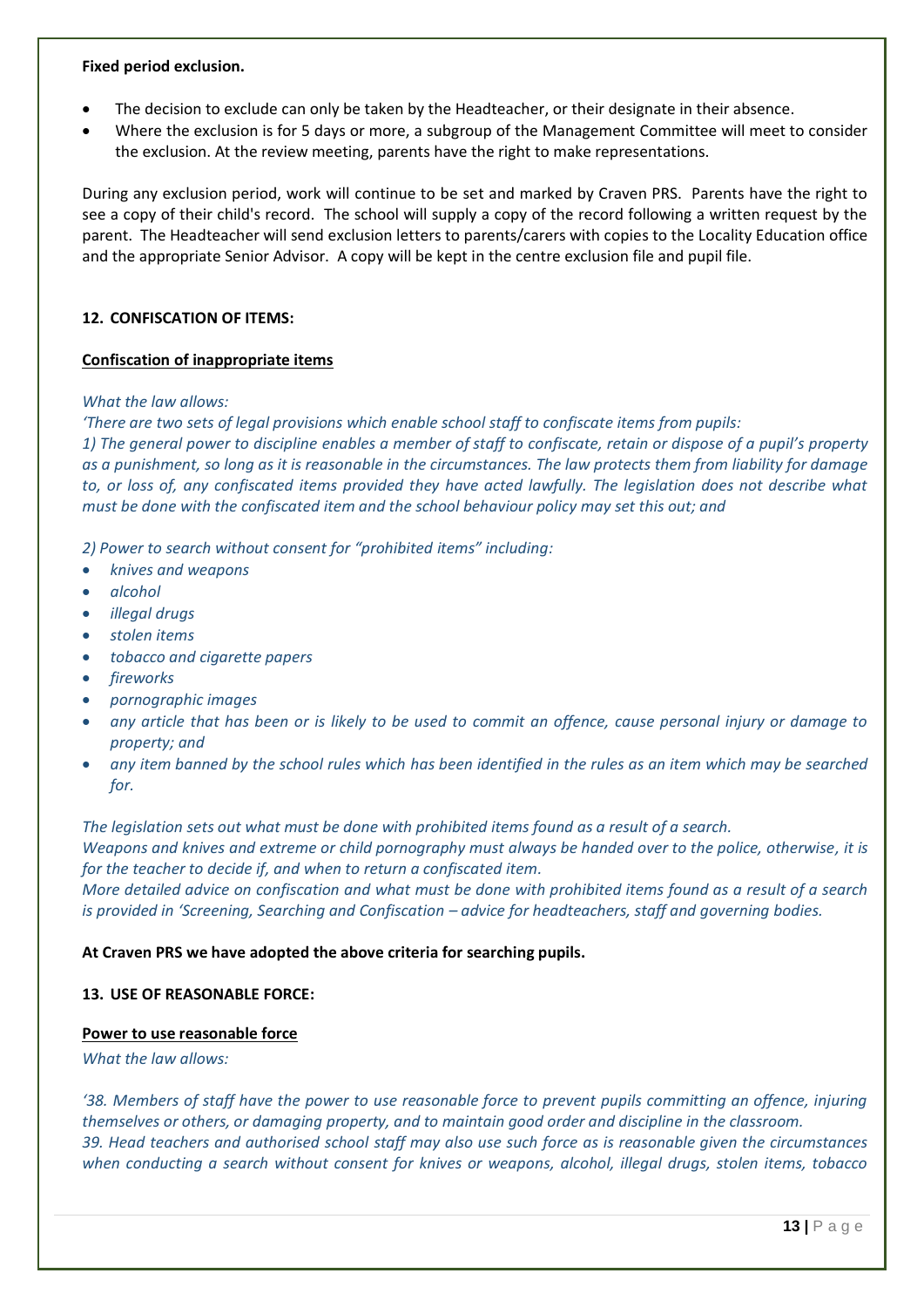*and cigarette papers, fireworks, pornographic images or articles that have been or could be used to commit an offence or cause harm.* 

*40. Schools can also identify additional items in their school rules which may be searched for without consent. Force cannot be used to search for these items.* 

*41. Separate advice is available in 'Use of Reasonable Force – advice for school leaders, staff and governing bodies. See Associated Resources section below for a link to this document.'*

# *<https://www.gov.uk/government/publications/behaviour-and-discipline-in-schools>*

#### **Rationale:**

Good personal and professional relationships between staff and pupils are vital to ensure good order in our school. It is recognised that the majority of pupils in our school respond positively to the discipline and control practised by staff. This ensures the well-being and safety of all pupils and staff in the school. It is also acknowledged that in exceptional circumstances, staff may need to take action in situations where the use of reasonable force may be required.

#### **Every effort will be made to ensure that all staff in this school:**

- (i) clearly understand this policy and their responsibilities in the context of their duty of care in taking appropriate measures where reasonable force is necessary and
- (ii) are provided with appropriate training to deal with these difficult situations.

#### **However individual members of staff cannot be required to use physical restraint.**

The application of any form of physical control places staff in a vulnerable situation. It can only be justified according to the circumstances described in this policy. Staff, therefore, have a responsibility to follow the policy and to seek alternative strategies wherever possible to prevent the need for physical intervention.

# **Reasonable force will only be used as a last resort when all other behaviour management strategies have failed or when pupils, staff or property are at risk. De-escalation is ALWAYS the priority.**

# **Definitions**

#### **PHYSICAL CONTACT**

Situations in which proper physical contact occurs between staff and pupils, eg, in the care of pupils with learning disabilities; in games/PE; to comfort pupils.

#### **PHYSICAL INTERVENTION**

This may be used to divert a pupil from a destructive or disruptive action, for example guiding or leading a pupil by the hand, arm or shoulder with little or no force.

#### **POSITIVE HANDLING**

This will involve the use of reasonable force when there is an immediate risk to pupils, staff, property or maintaining good order and discipline within the school.

#### **All such incidents must be recorded using the appropriate paperwork.**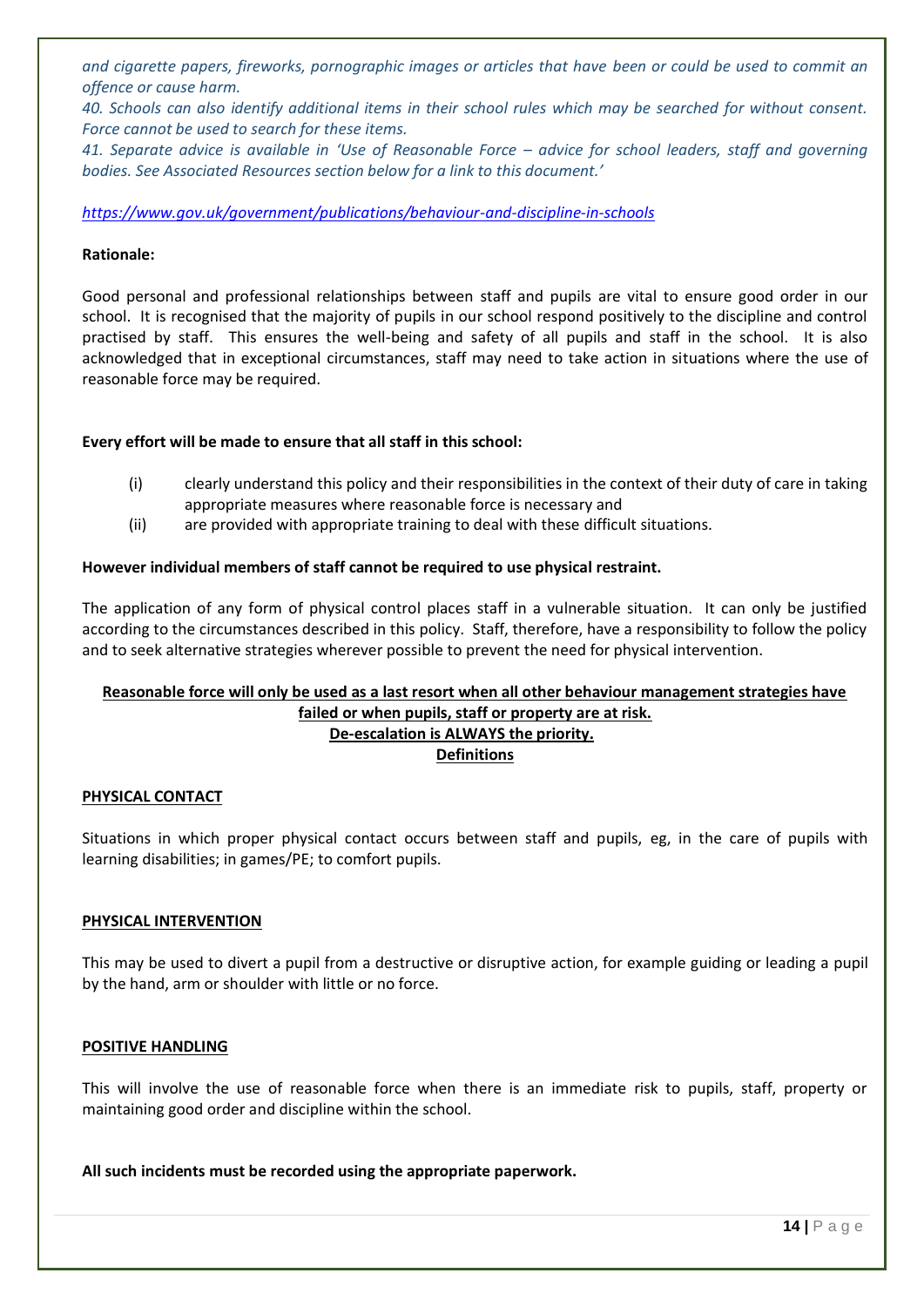#### **14. UNDERPINNING VALUES:**

#### **Everyone attending or working in this school has a right to:**

- recognition of their unique identity.
- be treated with respect and dignity.
- learn and work in a safe environment.
- be protected from harm, violence, assault and acts of verbal abuse.

#### **Pupils attending this school and their parents have a right to:**

- individual consideration of pupil needs by the staff who have responsibility for their care and protection.
- expect staff to undertake their duties and responsibilities in accordance with the school's policies.
- be informed about school rules, relevant policies and the expected conduct of all pupils and staff working in school.
- be informed about the school's complaints procedure.

The school will ensure that pupils understand the need for and respond to clearly defined limits which govern behaviour in the school.

Parents should have committed themselves through the Home-School Agreement to ensure the good behaviour of their child and that he/she understands and follows the Schools' Behaviour Policy.

#### **15. AUTHORISED STAFF:**

In this school **some teachers/support staff** are authorised to use reasonable force and physical restraint by the Headteacher:

| Mr A Haughey          | <b>Acting Headteacher/Maths Lead/DDSL</b> |  |
|-----------------------|-------------------------------------------|--|
| Mrs K A Wright        | <b>DSL &amp; English Lead</b>             |  |
| <b>Ms N Arthurs</b>   | <b>SENDCO &amp; Science Lead</b>          |  |
| <b>Ms L Milburn</b>   | Instructor/HLTA                           |  |
| <b>Ms R Deakin</b>    | <b>Instructor/Office Manager</b>          |  |
| <b>Mr D Armstrong</b> | Caretaker/Cleaner                         |  |
| <b>Ms C Senior</b>    | <b>Attendance Officer/Office</b>          |  |
| <b>Ms C Metcalfe</b>  | <b>HLTA</b>                               |  |

#### **Authorisation is not given to volunteers or parents.**

Authorisation is not generally given to supply staff. Some supply staff may be authorised to use reasonable force if they are familiar with this school's policy and have undertaken training.

The Headteacher is responsible for making clear to whom such authorisation has been given, in what circumstances and settings they may use force and for what duration of time this authorisation will last. The Headteacher will ensure that those authorised are aware of, and understand, what the authorisation entails. Those whom the Headteacher has not authorised will be told what steps to take in the case of an incident where control or restraint is needed, for example, to contact an authorised member of staff.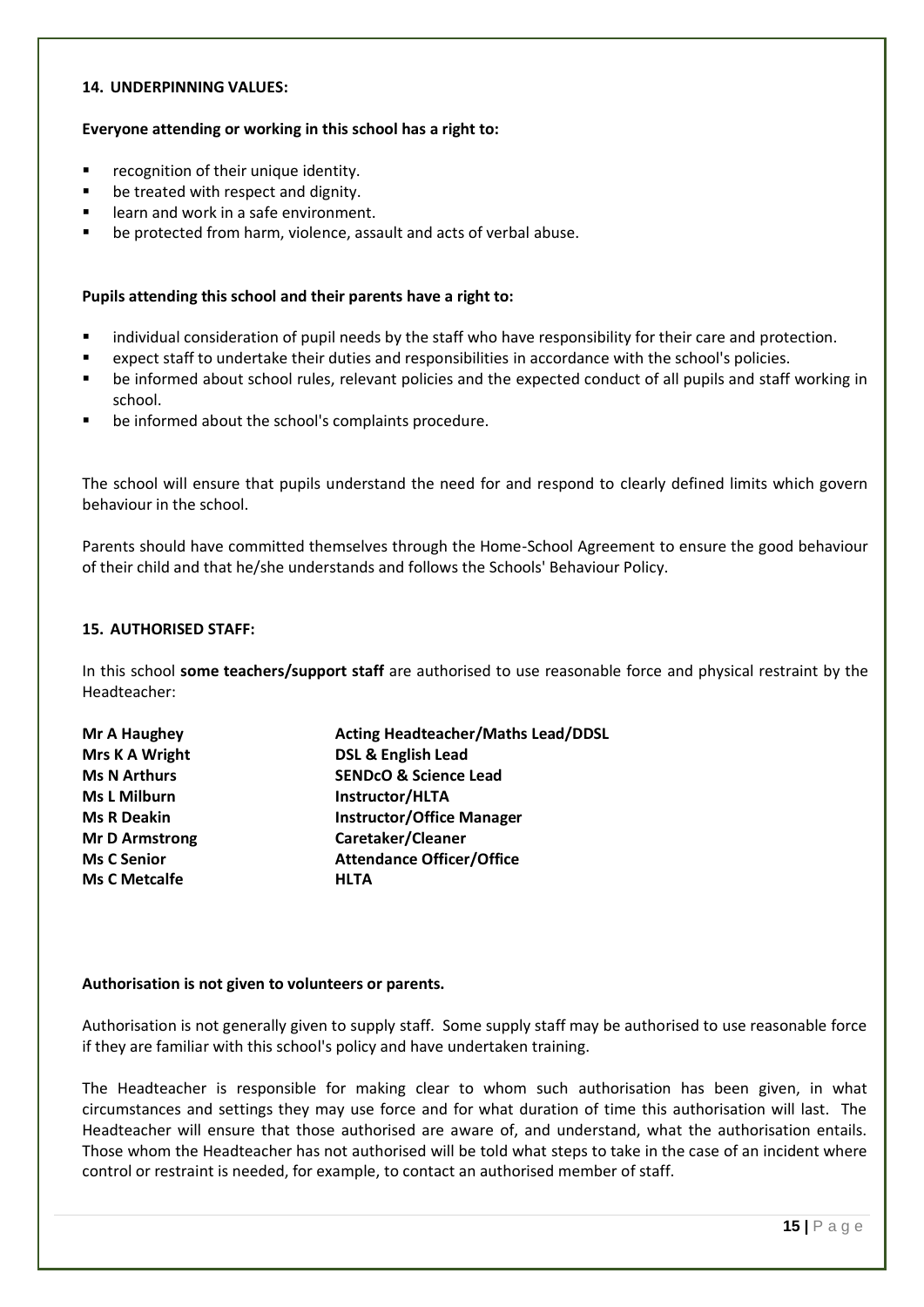**In summary, any untrained staff member needing a pupil to be constrained MUST call upon trained staff by using the 'PANIC' buttons provided in all rooms, or alternatively calling, 'STAFF HELP' when in public/social areas.**

The Headteacher will maintain a list of those who have been authorised and training which has been provided. This list will be reviewed termly.

# **16. AUTHORITY STAFF WORKING IN SCHOOL:**

Support Services will have their own policies of care and control of pupils, but service staff will, whilst on school premises, be expected to be aware of and operate within the policy of this school.

# **17. TRAINING:**

Training for staff will be made available and will be the responsibility of the Headteacher. No member of staff will be expected to undertake the use of reasonable force/positive handling without appropriate training. It is envisaged this will take place on an annual cycle, learning points and plans drawn up as and when appropriate. Before the provision of training, guidance will be given on action to be taken. Arrangements will be made clear as part of the induction of staff and training will be provided as part of on-going staff development. Training will be regular and consistent and adapted according to the ongoing, identified needs of the school.

# **18. STRATEGIES FOR DEALING WITH EXTREME CHALLENGING BEHAVIOUR:**

Staff consistently use positive strategies to encourage acceptable behaviour and good order.

Every effort will be made to resolve conflicts positively and without harm to pupils or staff, property, buildings or the environment. Where unacceptable behaviour threatens good order and discipline and provokes intervention, some or all the following approaches should be taken according to the circumstances of the incident:

- Verbal acknowledgement of unacceptable behaviour with request for the pupil to refrain; (this includes negotiation, care and concern)
- Further verbal reprimand stating:
	- that this is the second request for following instructions.
	- an explanation of why observed behaviour is unacceptable.
	- an explanation of what will happen if the unacceptable behaviour continues.
- Warning of intention to intervene physically and that this will cease when the pupil complies. If possible, summon assistance.
- Physical intervention. Reasonable force uses the minimum degree of force to prevent a child harming him or herself, others, displaying behaviour prejudicial to good order and discipline of the school or property.

# **19. TYPES OF INCIDENTS:**

# **The incidents described in Circular 10/98 fall into three broad categories:**

- (a) where action is necessary in self-defence or because there is an imminent risk of injury.
- (b) where there is a developing risk of injury, or significant damage to property.
- (c) where a pupil is behaving in a way that is compromising good order or discipline.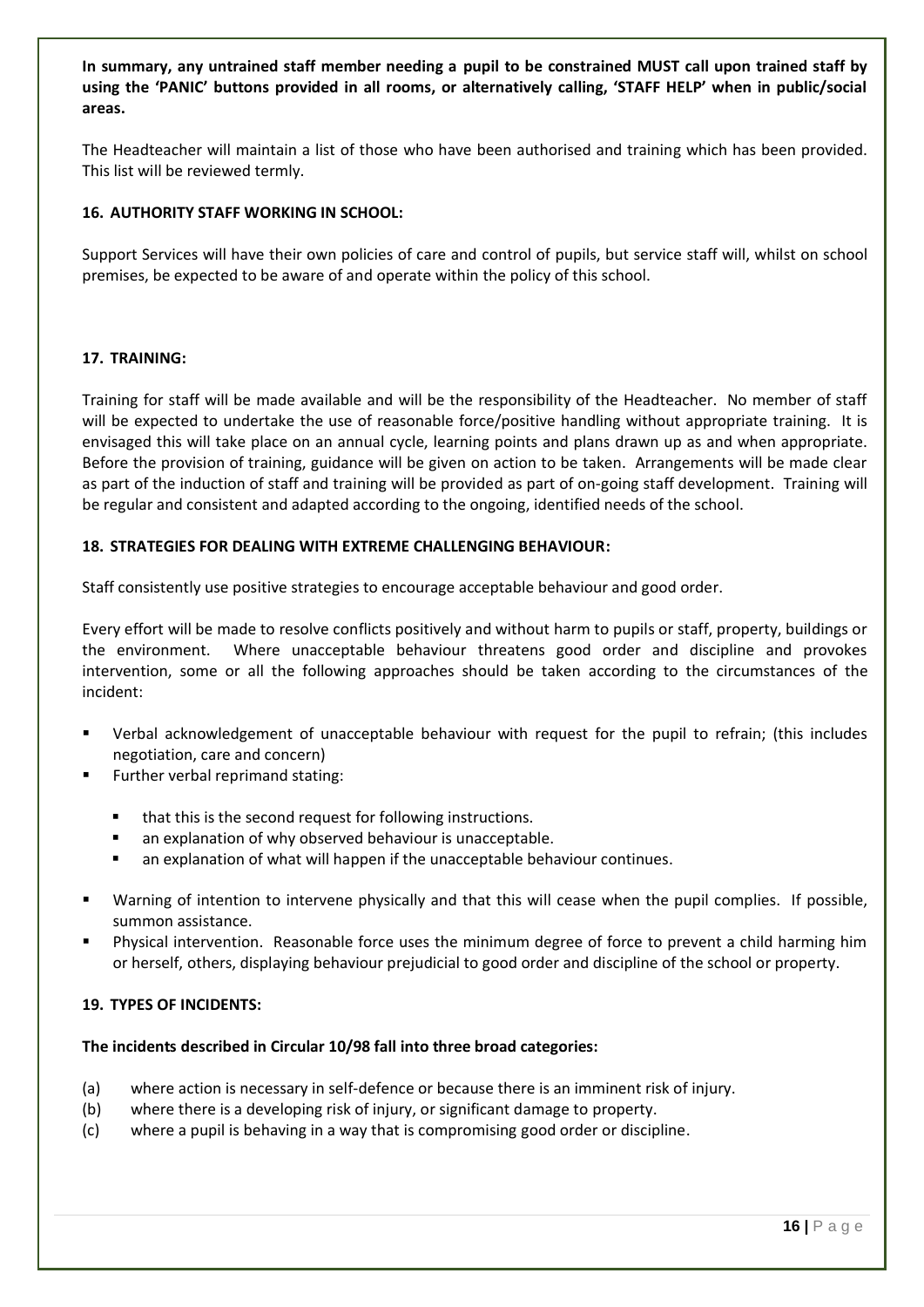# **Examples of situations which fall within one of the first two categories are:**

- a pupil attacks a member of staff, or another pupil.
- pupils are fighting.
- a pupil is engaged in, or is on the verge of committing, deliberate damage or vandalism to property.
- a pupil is causing, or at risk of causing, injury or damage by accident, by rough play, or by misuse of dangerous materials or objects.
- a pupil is running in a corridor or on a stairway in a way which he or she might have or cause an accident likely to injure him or herself or others.
- a pupil absconds from a class or tries to leave school (NB this will only apply if a pupil could be at risk if not kept in the classroom or at school).

# **Examples of situations which fall into the third category are:**

- a pupil persistently refuses to obey an order to leave a classroom.
- a pupil is behaving in a way that is seriously disrupting a lesson.

# **20. ACCEPTABLE MEASURES OF PHYSICAL CONTROL:**

The use of any degree of force can only be deemed reasonable if:

- (a) it is warranted by the particular circumstances of the incident.
- (b) it is delivered in accordance with the seriousness of the incident and the consequences which it is desired to prevent.
- (c) it is carried out as the minimum to achieve the desired result.
- (d) the age, understanding and gender of the pupil are taken into account.
- (e) it is likely to achieve the desired result.

# **Wherever possible assistance should be sought from another member of staff before intervening.**

**Physical intervention uses the minimum degree of force necessary for the shortest period of time to prevent a pupil harming himself, herself, others or property.**

This form of physical intervention may involve staff:

- physically interposing themselves between pupils.
- blocking a pupil's path.
- escorting a pupil.
- shepherding a pupil away.

# **In extreme circumstances, trained staff may need to use more restrictive holds.**

Any such measures will be most effective in the context of the overall ethos of the school, the way in which staff exercise their responsibilities and the behaviour management strategies used. Wherever reasonable force is used, staff must keep talking to the pupil.

# **21. RECORDING AND REVIEW:**

Where physical intervention has been used to manage a pupil, a record of the incident **may** need to be kept. Where physical control or restraint has been used a record of the incident **will** be kept. This record should be made in a school incident book which will include

- name of pupil
- date, time and place of incident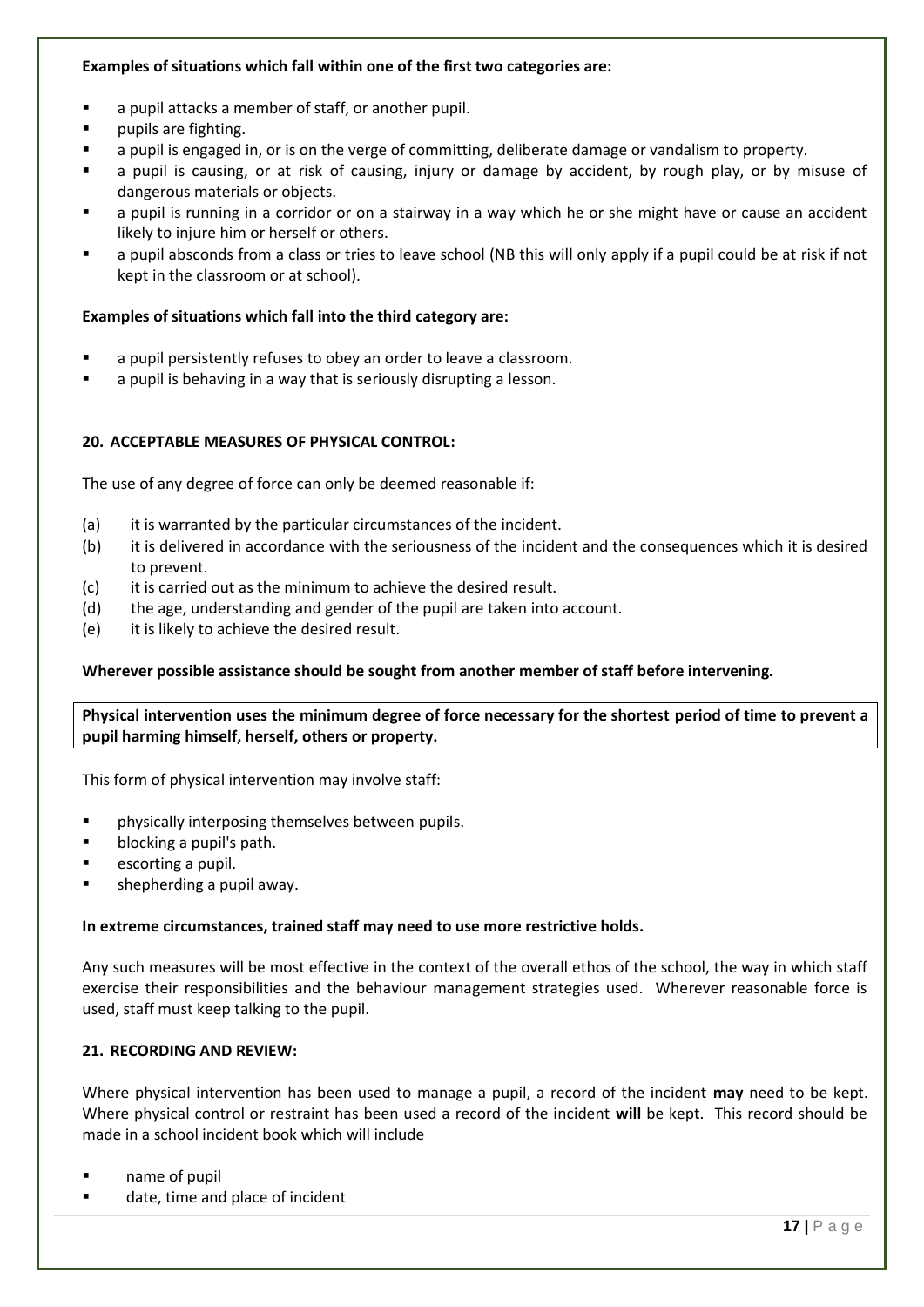a brief description of the incident and actions taken.

The 'Incident Book' report will be completed as soon as possible after the incident, normally prior to staff going off duty and be signed by all staff involved and the Headteacher/DSP.

In addition, specific details of the use of reasonable force will be recorded on Form Craven PRS Incident Requiring Positive Handling which will include:

- how the incident developed/antecedents.
- attempts made to calm the situation.
- names of any staff or pupils who witnessed the incident.
- the outcome of the incident including any injuries sustained, by any pupil or member of staff.
- any damage to property which has resulted.
- whether/how parents have been informed.
- and, after investigation, a summary of actions taken.

Staff may find it helpful to seek advice from a senior colleague or representative of their professional association/union when compiling a report.

After the review of the incident with the pupil, the DSP will review the incident with the pupil. Parents will be notified. There will also be a supportive staff debrief to establish any concerns and if the incident could have been prevented.

A Health and Safety Accident Report Form (ARF) will be completed and returned to the Authority.

Where staff have been involved in an incident involving reasonable force, they should have access to counselling and support. Within the school, this will be made available through the Headteacher. Staff may also contact the Local Authority's welfare/counselling services.

# **22. ACTION AFTER AN INCIDENT:**

The Headteacher will ensure that each incident is reviewed and investigated further as required. If further action is required in relation to a member of staff or a pupil, this will be pursued through the appropriate procedure:

- **•** Child Protection Procedure (this may involve investigations by Police and/or Social Services)
- Staff Facing Allegations of Abuse Procedure
- Staff or Pupil Disciplinary Procedure
- School Behaviour Policy
- **Exclusions Procedure**

The member of staff will be kept informed of any action taken. In the case of any action concerning a member of staff, he/she will be advised to seek advice from his/her professional association/union.

Within 24 hrs of any incident requiring Physical Intervention the Incident book will be completed and signed off including a staff consultation review. This will be completed by the Headteacher or DSL.

# **IT IS ALSO EXTREMELY IMPORTANT AND HELPFUL TO COMPLETE A STRUCTURED INTERVIEW WITH THE PUPIL AFTER AN INCIDENT. THE TIMING OF THIS MUST BE APPROPRIATE. PLEASE REFER TO THE APPENDICES FOR STRUCTURED INTERVIEW 'HELP' GUIDANCE**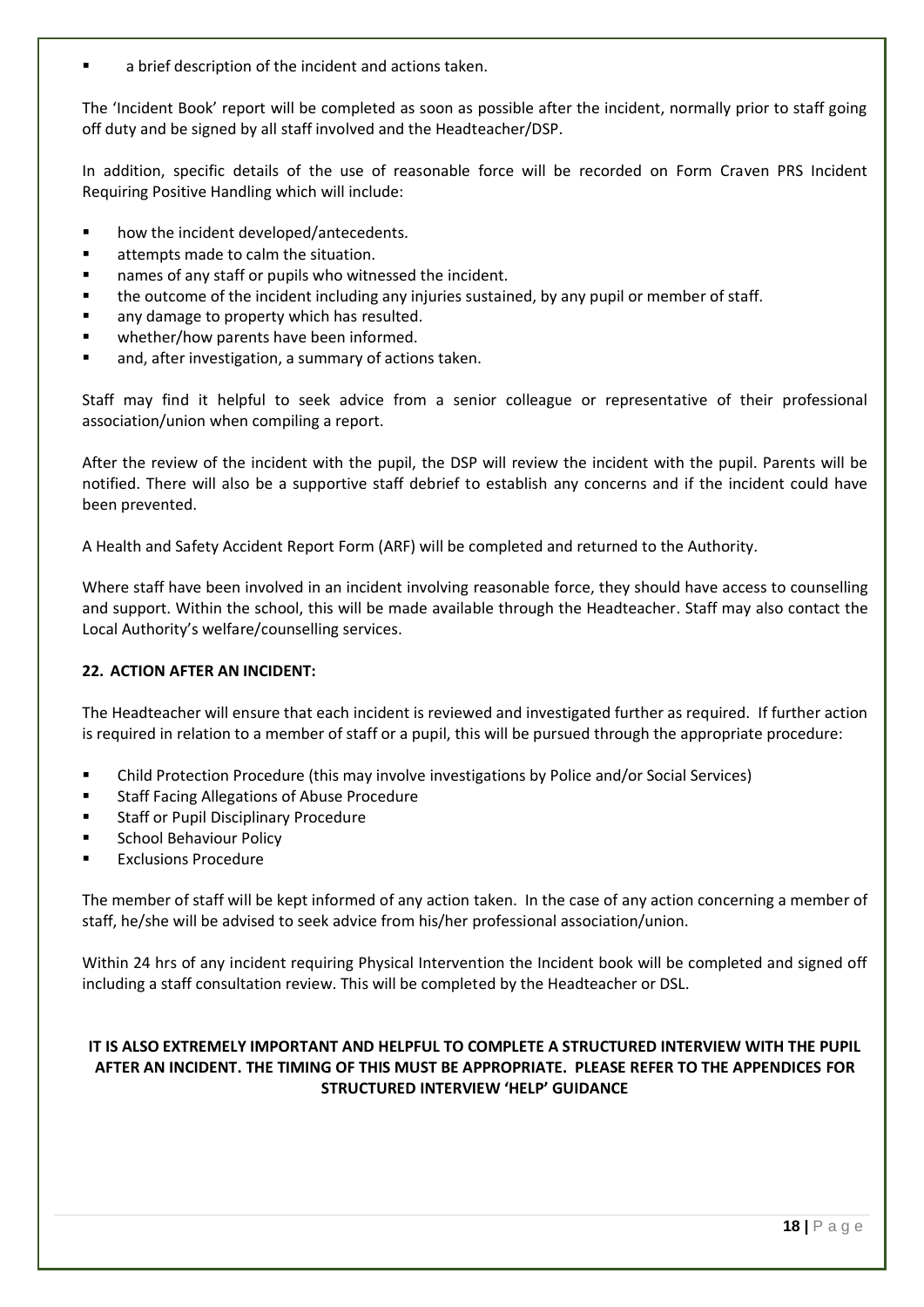#### **23. COMPLAINTS:**

The availability of a clear policy about reasonable force and early involvement of parents should reduce the likelihood of complaints but may not eliminate them.

Any complaints about staff will be dealt with under the School's Complaints Procedure (See Compliments & Complaints Policy)

The Chair of the Management Committee will be informed of complaints, but other governors will not be involved as a complaint may require further action on their part.

#### **24. MONITORING OF INCIDENT:**

Whenever a member of staff has occasion to use reasonable force, this will always be recorded and documented. Monitoring of incidents will help to ensure that staff are following the correct procedures and will alert the Headteacher to the needs of any pupil(s) whose behaviour can only be contained by the use of reasonable force.

This process will also address patterns of incidents and evaluate trends which may be emerging.

#### **25. MONITORING AND RECORDING BEHAVIOUR:**

Craven PRS monitors and records behaviour daily.

#### **26. POLICE CONTACT:**

#### **If police arrive at Craven PRS to interview or possibly arrest a pupil the following procedure is followed: -**

Police have a right to interview a pupil and Craven PRS staff cannot refuse to allow the interview to take place.

- A member of school staff will be present at the interview.
- Notes of the interview will be made by the member of staff and kept in the pupil file.
- Parents/carers will be contacted after the interview and informed that it has taken place unless there are Child Protection issues in which case the police will advise regarding parental contact.

Staff will not accompany pupils to the police station if they are asked to do so. The police will contact Social Care to provide a responsible adult to be present at interviews off site.

# **27. This policy should be read in conjunction with:**

Child Protection Policy SEND policy Equality and Diversity Policy Anti-bullying Complaint Policy

# **28. Related guidance Keeping Children Safe in Education 2021**

[https://assets.publishing.service.gov.uk/government/uploads/system/uploads/attachment\\_data/file/1021914/K](https://assets.publishing.service.gov.uk/government/uploads/system/uploads/attachment_data/file/1021914/KCSIE_2021_September_guidance.pdf) [CSIE\\_2021\\_September\\_guidance.pdf](https://assets.publishing.service.gov.uk/government/uploads/system/uploads/attachment_data/file/1021914/KCSIE_2021_September_guidance.pdf)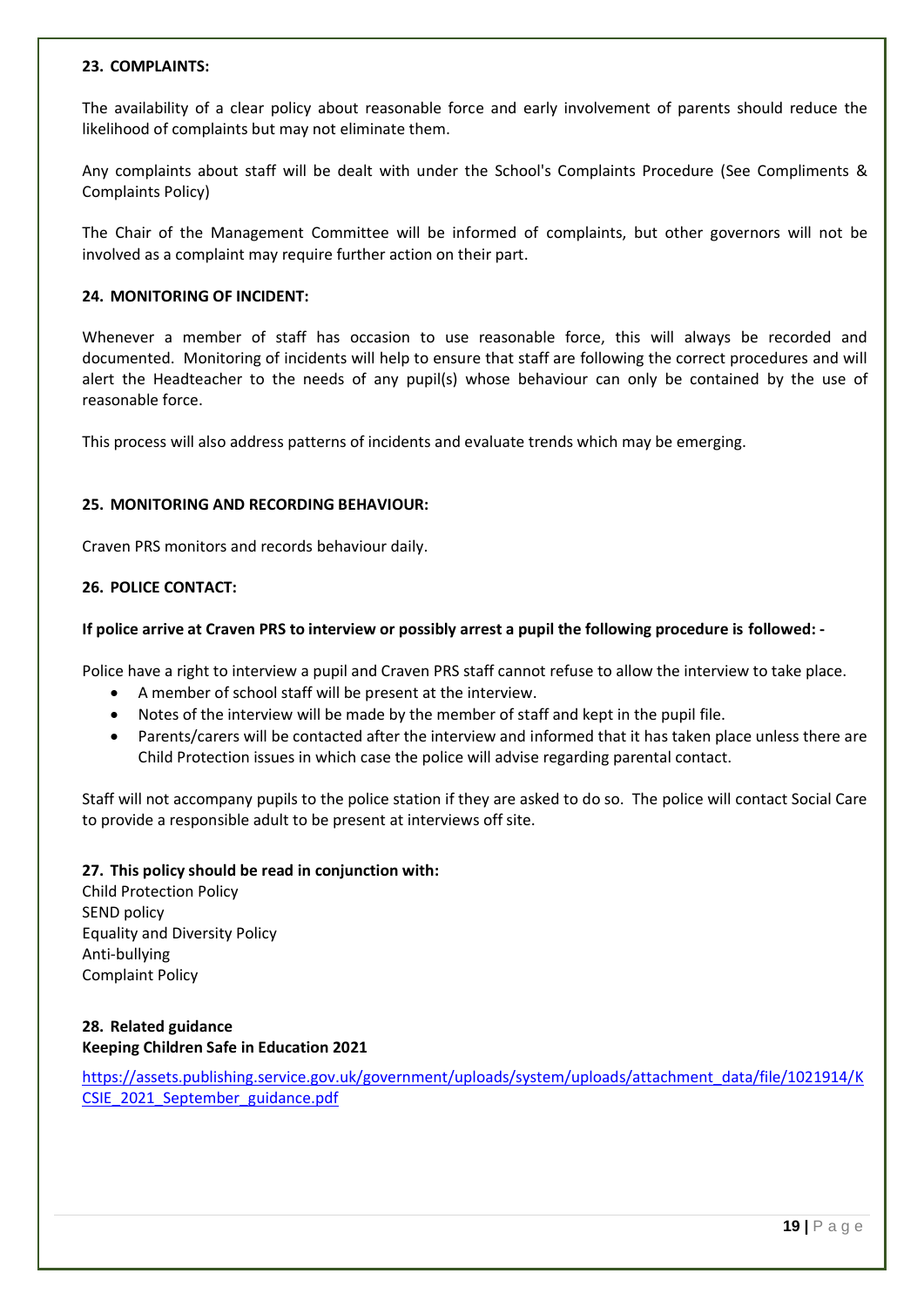# **Preventing and Tackling Bullying/Cyber Bullying Advice for Teachers**

[https://assets.publishing.service.gov.uk/government/uploads/system/uploads/attachment\\_data/file/623895/Pr](https://assets.publishing.service.gov.uk/government/uploads/system/uploads/attachment_data/file/623895/Preventing_and_tackling_bullying_advice.pdf) eventing and tackling bullying advice.pdf

# **Mental Health and Behaviour in Schools**

<https://www.gov.uk/guidance/mental-health-and-wellbeing-support-in-schools-and-colleges>

# **29. Links to legislation**

Education Act 1996<https://www.legislation.gov.uk/ukpga/1996/56/contents> School Standards and Framework Act<http://www.legislation.gov.uk/ukpga/1998/31/contents> Education Act 2011<http://www.legislation.gov.uk/ukpga/2011/21/contents/enacted>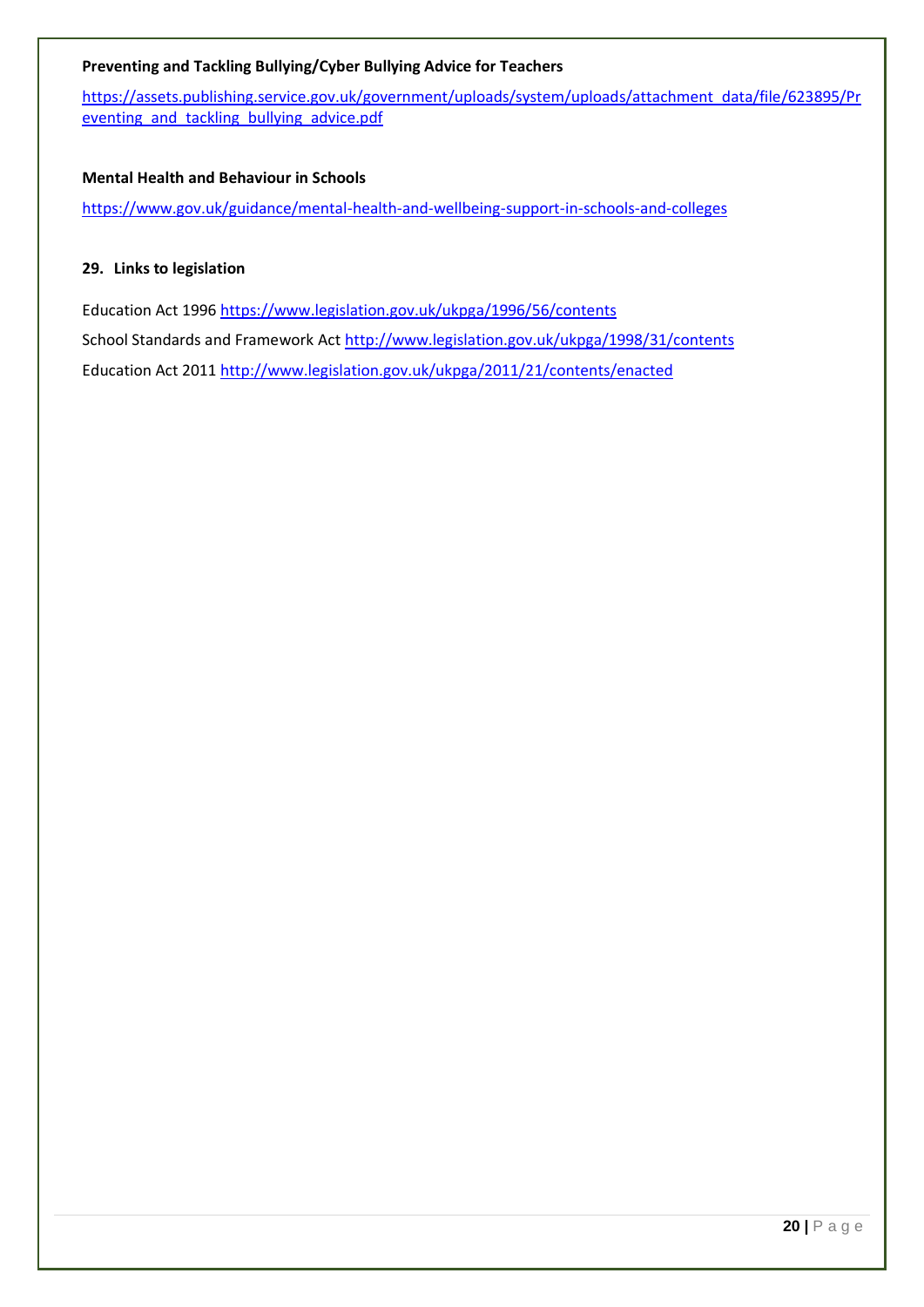Appendix: Non-Confrontational Teacher Talk Rewards and Consequence Ladder Statement to Parents on the use of Reasonable Force HELP for Interviewing a Pupil HELP Script for Challenging Behaviour HELP Script for Staff

# **Management Committee**

|                                      | <b>Print name</b> | Signature | <b>Date</b> |
|--------------------------------------|-------------------|-----------|-------------|
| <b>Head Teacher</b>                  |                   |           |             |
| On behalf of<br>Management Committee |                   |           |             |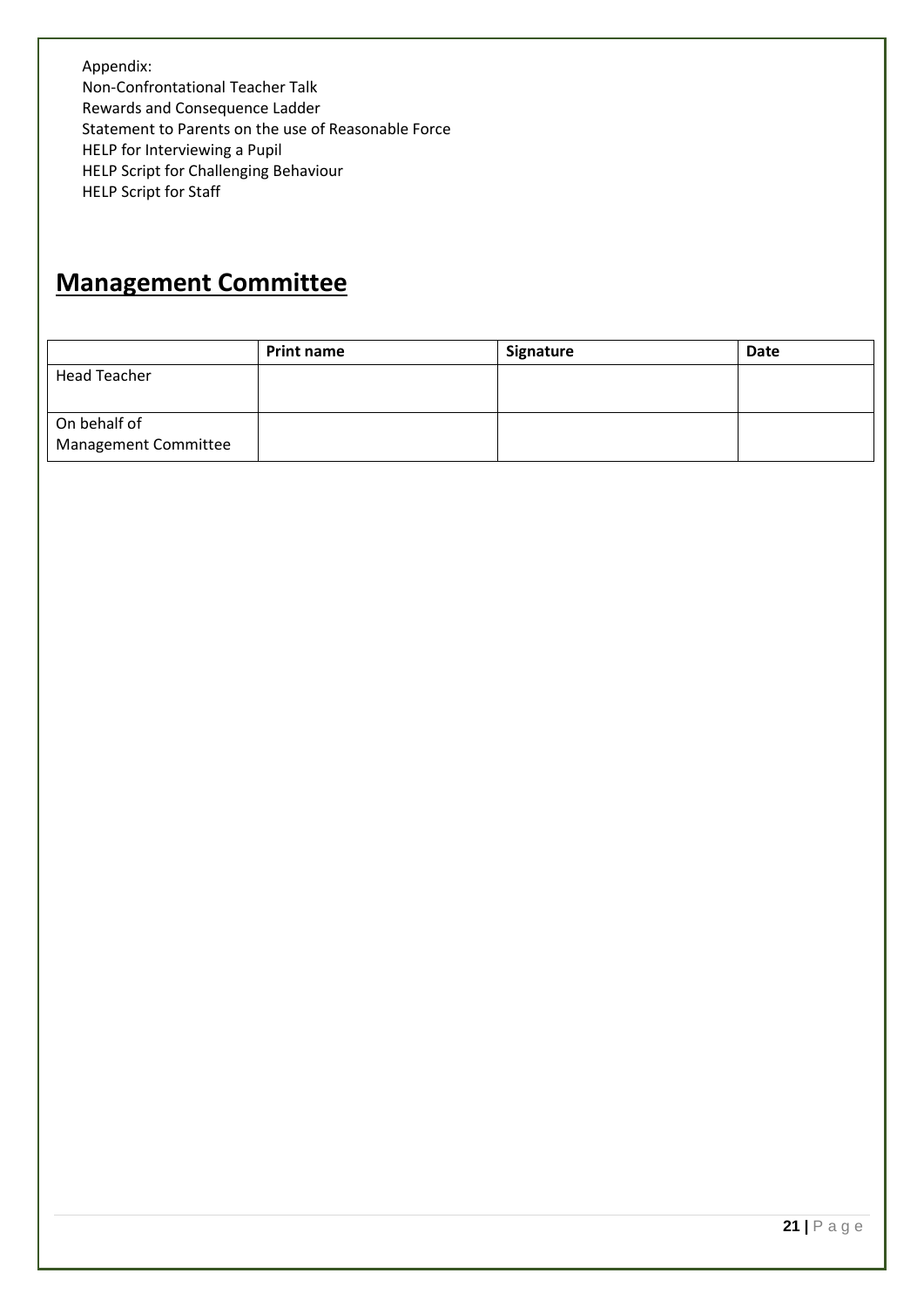# **Appendix 1 written statement of behaviour principles**

A statement of behaviour principles written by governors is required by all:

- Maintained schools
- PRUs
- Non-maintained special schools

Your governing board is free to determine the frequency with which the statement is reviewed. This is set out in the guidance on [statutory policies.](https://www.gov.uk/government/publications/statutory-policies-for-schools) [https://www.gov.uk/government/publications/statutory-policies](https://www.gov.uk/government/publications/statutory-policies-for-schools-and-academy-trusts/statutory-policies-for-schools-and-academy-trusts)[for-schools-and-academy-trusts/statutory-policies-for-schools-and-academy-trusts](https://www.gov.uk/government/publications/statutory-policies-for-schools-and-academy-trusts/statutory-policies-for-schools-and-academy-trusts)

# **Written statement of behaviour principles**

- Every pupil understands they have the right to feel safe, valued and respected, and learn free from the disruption of others
- All pupils, staff and visitors are free from any form of discrimination
- Staff and volunteers set an excellent example to pupils at all times
- Rewards, sanctions and reasonable force are used consistently by staff, in line with the behaviour policy
- The behaviour policy is understood by pupils and staff
- The exclusions policy explains that exclusions will only be used as a last resort, and outlines the processes involved in permanent and fixed-term exclusions
- Pupils are helped to take responsibility for their actions
- Families are involved in behaviour incidents to foster good relationships between the school and pupils' home life

**The governing body also emphasises that violence or threatening behaviour will not be tolerated in any circumstances.**

**This written statement of behaviour principles is reviewed and approved by the Management Committee every year.**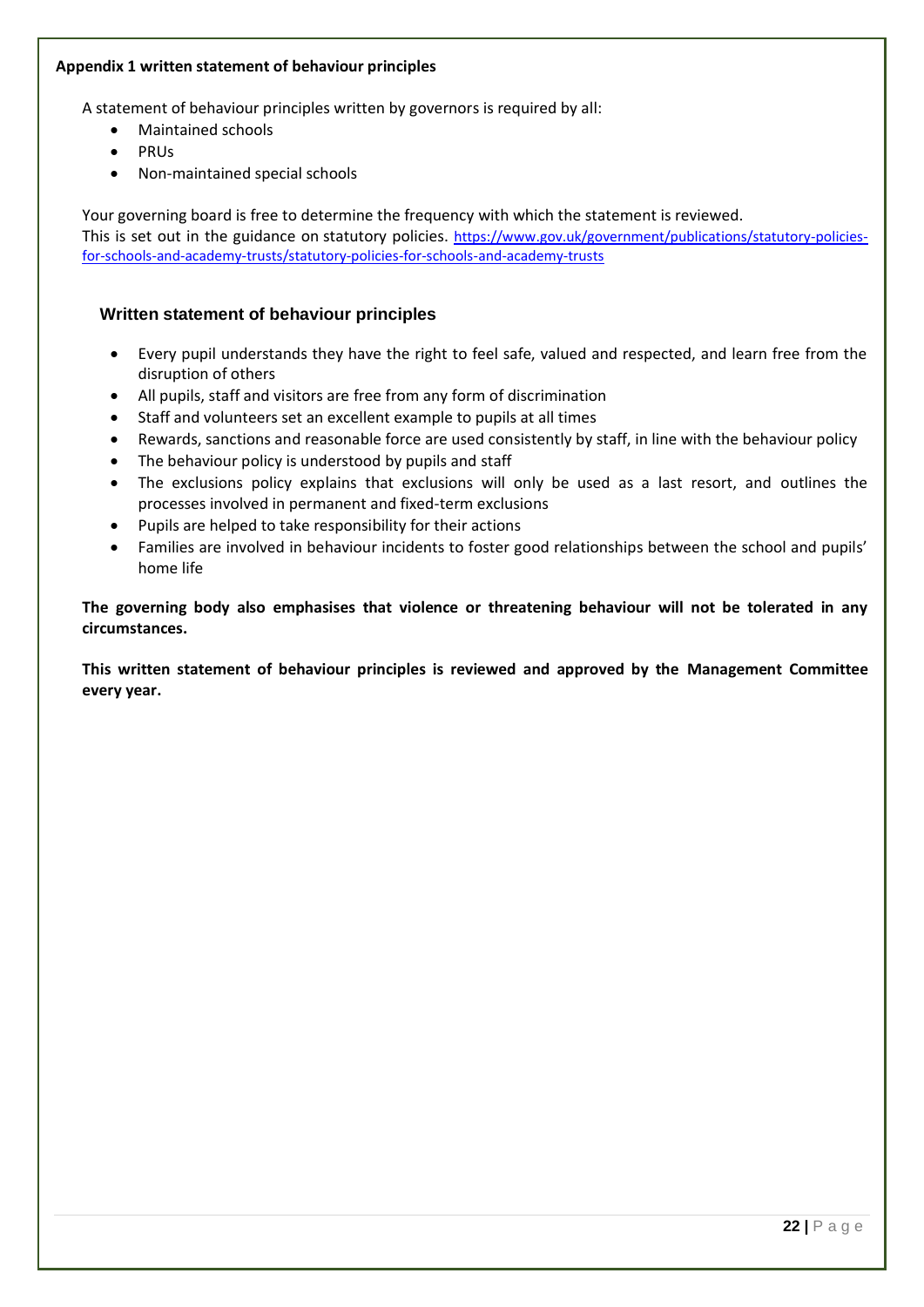**Appendix 2**

# **CRAVEN PUPIL REFERRAL SERVICE**

# **Non-Confrontational Teacher Talk**

| <b>Teacher Techniques</b>           | <b>Details</b>                                                                                                                                                                                                                                                                                                                                                                                                                                                       |  |  |
|-------------------------------------|----------------------------------------------------------------------------------------------------------------------------------------------------------------------------------------------------------------------------------------------------------------------------------------------------------------------------------------------------------------------------------------------------------------------------------------------------------------------|--|--|
| Choice                              | Gives pupils some control over a situation and is less likely to initiate<br>point blank refusal. Examples include: "I want you to get on with work<br>or (consequences) it's your choice." "Are you choosing not to follow<br>our rules on _____?" Or "Sit over here or next to Peter (implicit<br>choice)".                                                                                                                                                        |  |  |
| Take-up time                        | Allow pupils not to lose face. Watching and waiting is, in a way, issuing<br>a challenge. We need to be clear and confident about expressing<br>expectations. Follow an instruction with a pause to allow pupils time to<br>comply. Examples includes: "Could you open your book and start work<br>now Jane. I'm going to see Bill who needs some help but I'll come back<br>in a minute if you need any"                                                            |  |  |
| Partial agreement                   | Deflects confrontation with pupils by acknowledging concerns, feelings<br>and actions. Examples include: "Yes, you may have been talking about<br>your work but I would like you to " "Yes, it may not seem fair but "                                                                                                                                                                                                                                               |  |  |
| When-then direction (Granny's Law!) | Avoids the negative by expressing the situation positively. Examples<br>include: It is better to say, "When you have finished your work, then<br>you can go out" than "No, you cannot go out because you have not<br>finished your work."                                                                                                                                                                                                                            |  |  |
| Privately understood signals        | Draws the classes together and builds in sharing times. Examples<br>include: 'Clapping your hands gently twice;' standing next to a 'learning<br>zone' poster in the room or raising your arm. An individual pupil may<br>recognise a gesture from the teacher as a reminder to concentrate on<br>work.                                                                                                                                                              |  |  |
| <b>Tactical ignoring</b>            | May be appropriate for attention-seeking behaviour. This could be an<br>example of secondary behaviour, so try to focus on the primary<br>behaviour by concentrating on the pupil and not the behaviour. Ignore<br>the 'target' pupil but praise the nearby pupil. If target pupils change<br>their behaviour, praise them. Examples include: The teacher may say<br>to a nearby pupil "Well done. You have remembered to put your hand<br>up to answer a question." |  |  |
| Redirect behaviour                  | Reminds the pupils what they should be doing and avoids getting<br>involved in discussion about what the pupils are doing wrong. It may<br>be possible to focus their attention on the required task. Example<br>includes: "Okay Marie and Mark. We're looking at the extract from<br>Tennyson on page 23 of your books."                                                                                                                                            |  |  |
| Consequences and sanctions          | Needs to be in line with the school policy and be implemented clearly<br>and consistently. Potential consequences are discussed with a student<br>where appropriate. Students are encouraged to use the 'choice' to<br>modify their behaviour.                                                                                                                                                                                                                       |  |  |
| Deferred consequences               | Deals with a pupil who is misbehaving later and therefore removes the<br>'audience' that is the rest of the class who are watching the drama<br>unfold and also avoids a possible confrontation. Dealing with a pupil in<br>a one-to-one situation is more likely to have a positive outcome.<br>Example includes: I'd like to sort this out Amy but can't do it now. I<br>will talk with you at 10.30am."                                                           |  |  |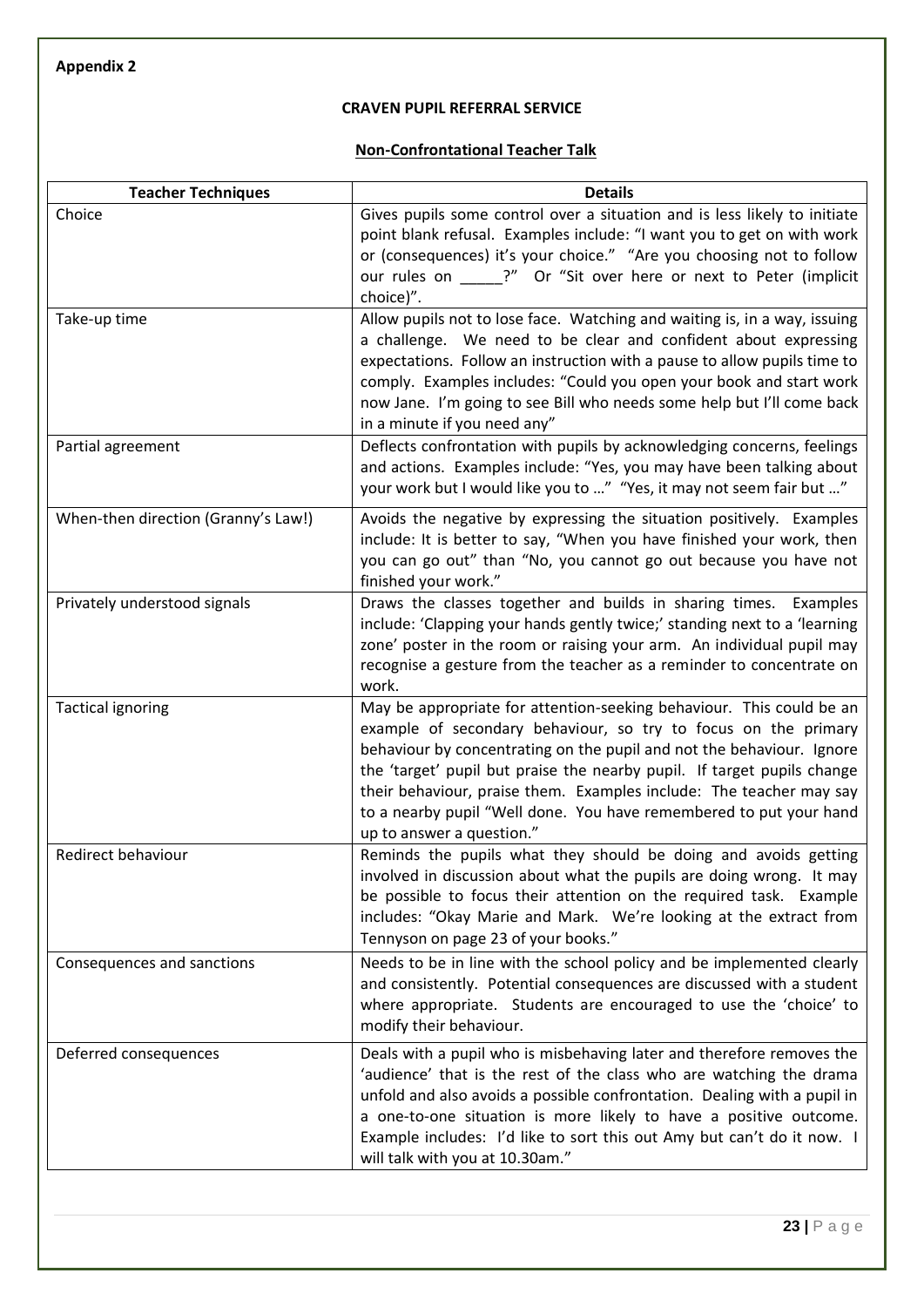| <b>Ladder of Consequences</b> |                                                                                                                                                                                                                     |                                                                                                                                                                                                                                                                                      |                       |                                                                                                                          |  |  |
|-------------------------------|---------------------------------------------------------------------------------------------------------------------------------------------------------------------------------------------------------------------|--------------------------------------------------------------------------------------------------------------------------------------------------------------------------------------------------------------------------------------------------------------------------------------|-----------------------|--------------------------------------------------------------------------------------------------------------------------|--|--|
| Level                         | <b>Behaviour</b>                                                                                                                                                                                                    | <b>Consequence Range</b>                                                                                                                                                                                                                                                             | <b>Responsibility</b> | <b>Actioned By</b>                                                                                                       |  |  |
| 6                             | <b>Repeated level 5 incidents</b><br><b>Possession of illegal items</b><br><b>Violent behaviour</b>                                                                                                                 | Any of Level 5 Consequences<br><b>Fixed term exclusion</b>                                                                                                                                                                                                                           | <b>Pupils</b>         | Headteacher<br><b>All Staff</b><br><b>Police</b>                                                                         |  |  |
| 5                             | <b>Repeated level 4 incidents</b><br><b>Physical abusive</b><br><b>Threatening Behaviour</b><br><b>Behaviour Contract/IBP fail</b><br>Serious damage to property<br><b>Theft</b>                                    | Any of Level 4 Consequences<br><b>Police involvement</b><br>Isolation (all day)/Off site<br><b>Review of Provision</b><br><b>Individual Behaviour Plan</b><br><b>Parents attend meeting</b>                                                                                          | <b>Pupils</b>         | Headteacher<br><b>All Staff</b>                                                                                          |  |  |
| 4                             | <b>Repeated Level 3 incidents</b><br><b>Off-site Truancy</b><br><b>Taking property without</b><br>permission<br>Racism<br><b>Bullying</b>                                                                           | Any of Level 3 Consequences<br>LA Racism referral made<br><b>Individual Behaviour Plan</b><br><b>Loss of Off-Site Privileges</b>                                                                                                                                                     | <b>Pupils</b>         | <b>Assistant</b><br>Headteacher<br><b>TLR teacher</b><br><b>All Staff</b><br>Headteacher<br>in the case of<br><b>IBP</b> |  |  |
| 3                             | <b>Repeated Level 2 incidents</b><br><b>Internal Truancy</b><br><b>Verbally Abusive</b><br><b>Damage to Property</b><br><b>Smoking</b>                                                                              | Any of Level 2 Consequences<br>Isolation                                                                                                                                                                                                                                             | <b>Pupils</b>         | <b>All Staff</b><br><b>Instructors</b><br>and HLTAs<br>Assistant<br>Headteacher                                          |  |  |
| $\overline{2}$                | <b>Repeated Level 1 incidents</b>                                                                                                                                                                                   | Any of Level 1 Consequences<br>Catch-up work set<br><b>Parental Contact</b>                                                                                                                                                                                                          | <b>Pupils</b>         | <b>All Staff</b>                                                                                                         |  |  |
| $\mathbf{1}$                  | Inappropriate language<br><b>Unsporting behaviour</b><br>Preventing others from learning<br>Disruptive behaviour<br>Lateness<br>Attendance<br>Failure to wear correct uniform<br>Non-compliance<br>Chewing in class | Warning's 1st / 2nd<br><b>Time Out</b><br>Loss of points<br>Referred to 'On Call'<br><b>Moving seats</b><br>Working in another room<br><b>Restorative Action</b><br><b>Items Confiscated</b><br>Recorded in Pupil File/SIMS<br>. ia the meatheal thuairdh which was november ion the | <b>Pupils</b>         | All staff                                                                                                                |  |  |

**The ladder of consequence is the method through which we personalise the sanction to be appropriate for each student's individual need, or barrier to learning and their progress.**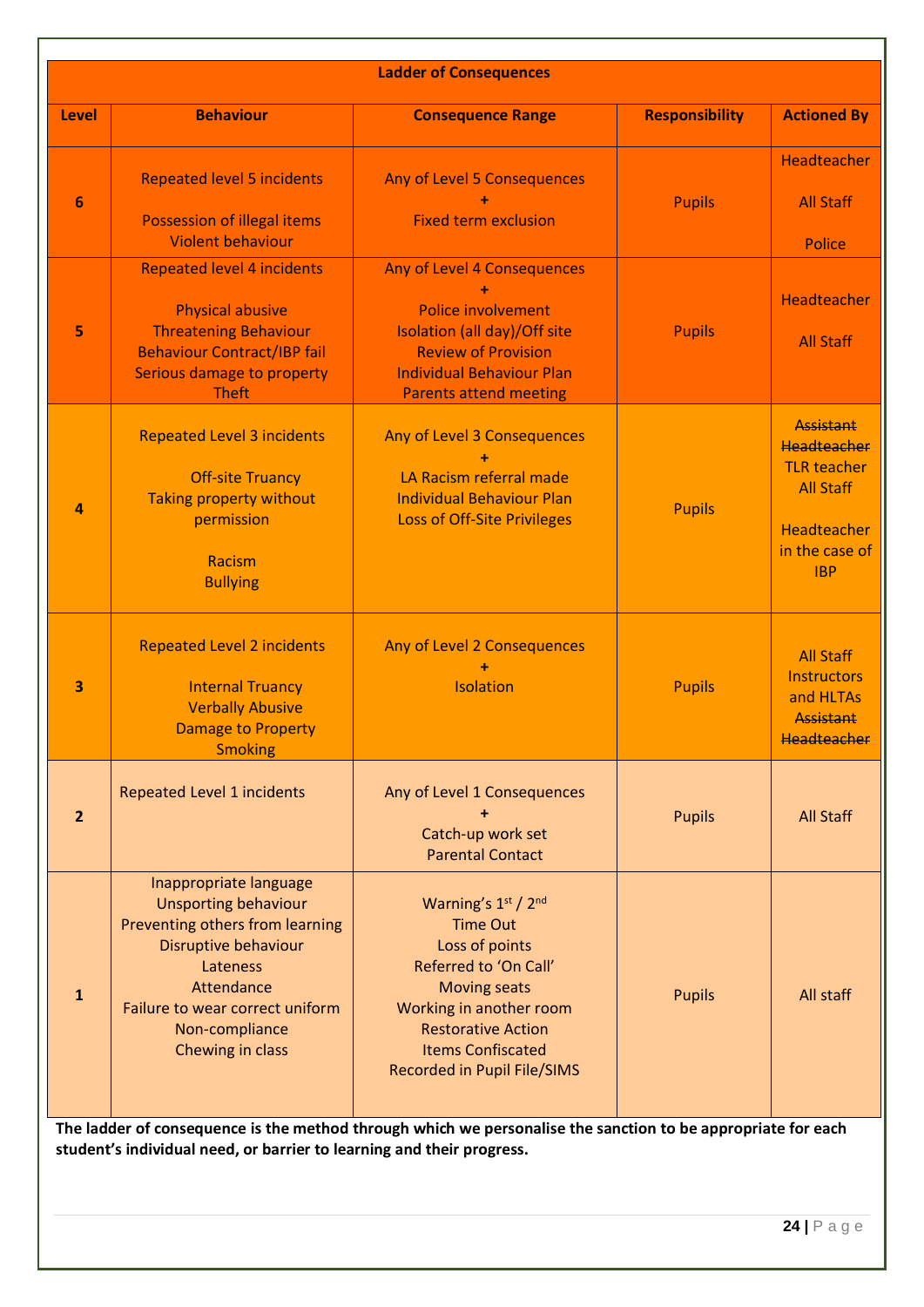#### **Rewarding Achievement**:

#### **1. REWARDING ACHIEVEMENT:**

Craven PRS regards positive recognition of individual pupils or groups as a valuable and effective strategy in ensuring that pupils are rewarded for doing the right thing.

Reinforcement of good behaviour and/or effort with learning is regularly given in comments to parents and carers by telephone calls following discussion at staff debriefing at the end of each day. These are to be logged on Bromcom, or CPOMs as required.

#### **2. REWARDS:**

A range of reward can be earnt based on points recorded on the MIS system. This ranges from phone calls, postcards and letters home to specific reward experiences decided in consultation with student and staff voice.

#### **This entitles the pupil to:**

**A HOT DRINK AT BREAKTIME** (every day the following week) **and** 

Exceptional behaviour or work is given an additional reward of a:

• **RAFFLE TICKET** with the pupils name on. These are drawn for vouchers/prizes once per half term in assembly.

Going 'Above and Beyond' in any way will also be rewarded with a:

• **ABOVE AND BEYOND CERTIFICATE and ONE EXTRA TOKEN.** The certificate will be given out and celebrated at the weekly 'Rewards Assembly This will be filed to show the pupil's achievement and progress.

In addition to these rewards pupils are rewarded for good attendance:

- **Prize** for 100% attendance each half term
- **Prize** for most improved attendance each half term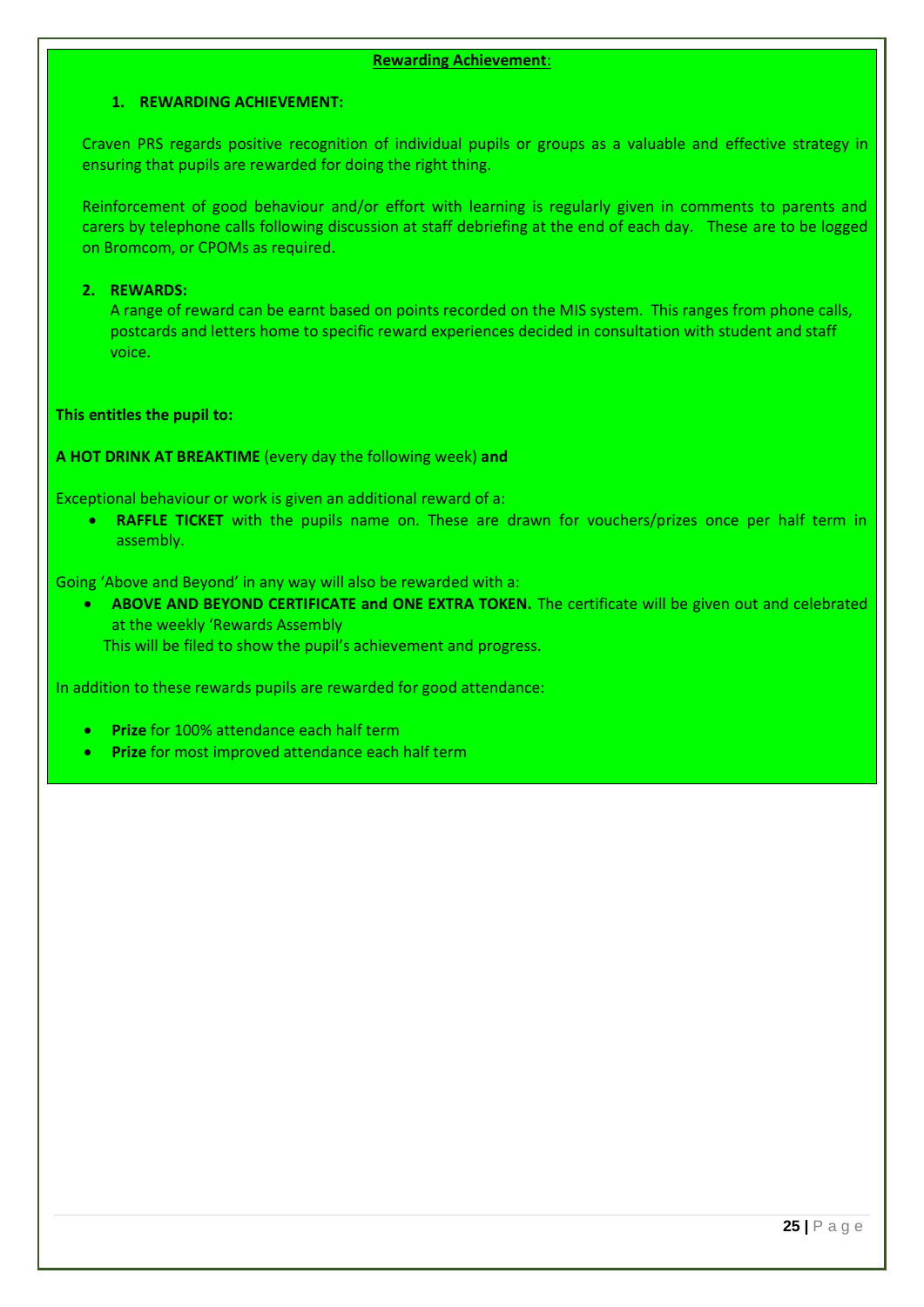# **Appendix 4** Statement to Parents on the use of Reasonable Force

# **POLICY ON CARE AND CONTROL OF PUPILS**

# **STATEMENT FOR PARENTS ON THE USE OF REASONABLE FORCE FOR INCLUSION IN SCHOOL PROSPECTUS**

If staff become aware of, or have a need to become involved in, situations where a child may be at risk of hurting themselves or others, or if the behaviour of a child seriously disrupts good order in the school or causes damage to property, staff may need to take steps to intervene physically. In such circumstances staff will follow the school's policy for dealing with such situations. Any parent wishing to view this policy may do so on request.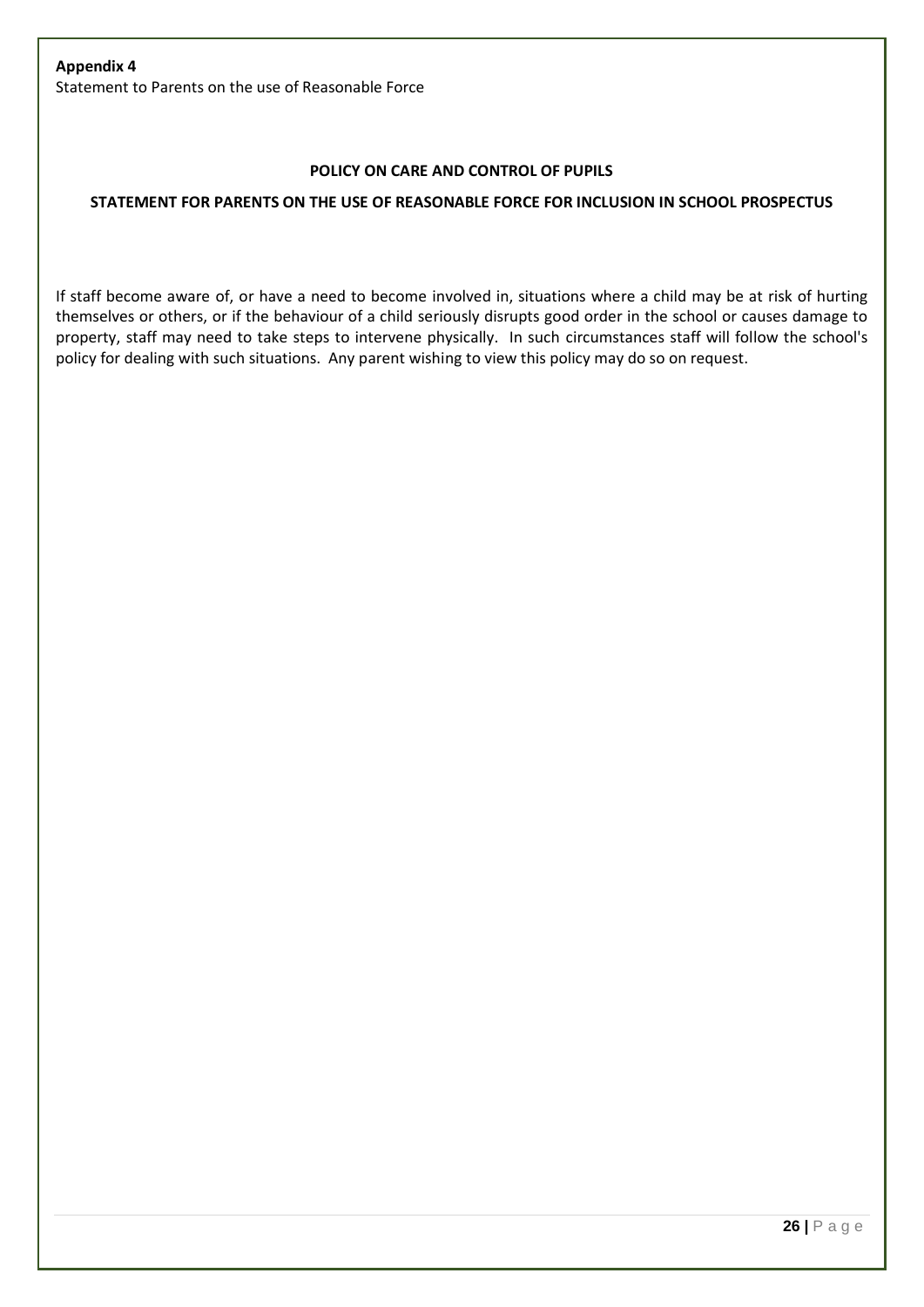# **STRUCTURED PUPIL INTERVIEW FOLLOWING AN INCIDENT – 'HELP'**

This is not a formal interview but neither should it be an informal chat. It has a clear structure, which is designed to help everyone review, reflect, repair and learn from an incident.

- **H**ear the pupil's story first and try to listen to the feelings as well as the words
- **E**xplain why you or the member of staff had to take the actions you or they did. Use 'I' language to explain that we have a duty of care to keep people and property safe. Explain why the actions were absolutely necessary, how they were in the pupil's best interests and how they were reasonable and proportionate.
- **L**ink the feelings of the pupil with those of the staff member to show that both parties have feelings that drive their behaviour. Separate the person from the behaviour. It is not personal.
- **P**lan together to find better ways of dealing with similar situations in the future. What can both parties do differently?

 **This plan should be reported, recorded and reviewed**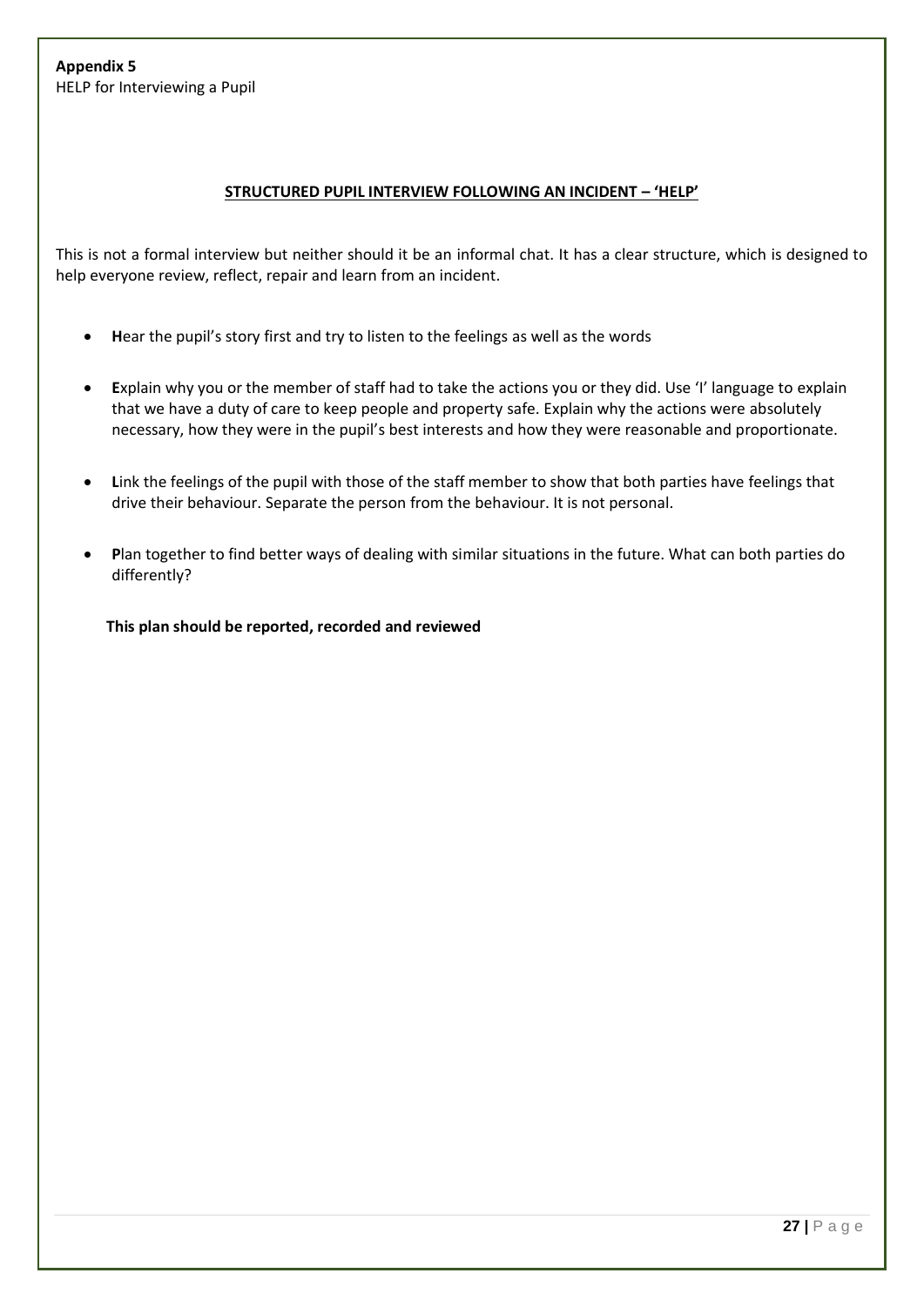# *A 'HELP SCRIPT' FOR DE-ESCALTING CHALLENGING BEHAVIOUR*

When a situation is becoming difficult a script allows simple messages to be made without misunderstanding or provoking an argument. The framework avoids the use of 'you' and there is a 'no blame – no threat' message throughout. The form of words is intended to make it easier to avoid arguments.

People respond to their own name, so it is good practice to use their name to get their attention.

Staff when attempting to calm a situation should use the help script below:

# *"John… I can see that something has happened"*

Acknowledge that there is a problem without allocating blame. Telling a person that you can see they are angry or upset suggests that they are the problem.

# **Staff aim is to give help and support.**

*"I am here to help…. Talk and I'll listen…*

#### **Then give the pupil a direction and the staff a function**

*"Come with me and we'll have a chat"*

Coupled with a non-threatening sideways stance this invites the pupil to move along with the staff member and presupposes that they are going to resolve the situation peacefully. It offers a way out with dignity.